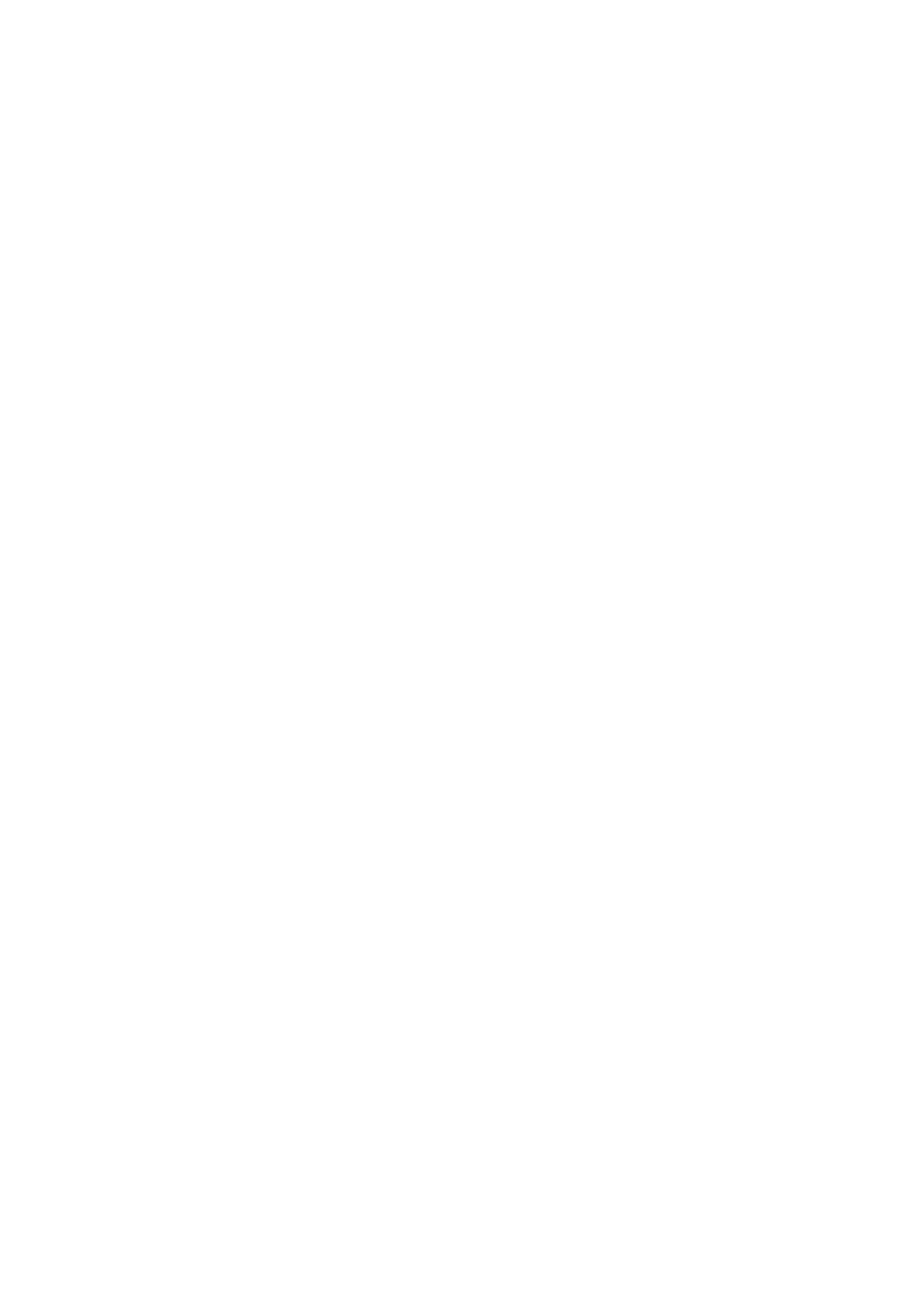#### **In the case of OAO Neftyanaya Kompaniya Yukos v. Russia,**

The European Court of Human Rights (Former First Section), sitting as a Chamber composed of:

Christos Rozakis, *President,* Dean Spielmann, Nina Vajić, Khanlar Hajiyev, Sverre Erik Jebens, Giorgio Malinverni, *judges,* Andrey Bushev, ad hoc *judge,*

and Søren Nielsen, *Section Registrar,*

Having deliberated in private on 24 June 2014,

Delivers the following judgment, which was adopted on that date:

## PROCEDURE

1. The case originated in an application (no. 14902/04) against the Russian Federation lodged with the Court under Article 34 of the Convention for the Protection of Human Rights and Fundamental Freedoms ("the Convention") by OAO Neftyanaya Kompaniya Yukos ("the applicant company"), on 23 April 2004.

2. In a judgment delivered on 20 September 2011 ("the principal judgment"), the Court held that in the 2000 Tax Assessment proceedings the applicant company did not have sufficient time for preparation of the case at first instance and on appeal, in breach of Article 6 of the Convention (§§ 534-551 of the principal judgment), that the assessment of the penalties relating to 2000 and the doubling of the penalties for 2001 were unlawful and in breach of Article 1 of Protocol No. 1 (§§ 563-575), and that in the enforcement proceedings against the applicant company the domestic authorities failed to strike a fair balance between the legitimate aim of these proceedings and the measures employed, in breach of the same Convention provision (§§ 645-658). The Court dismissed the remainder of the applicant company's complaints.

3. Under Article 41 of the Convention the applicant company sought just satisfaction of 37,981,000,000 euros (EUR) in respect of pecuniary damage and submitted that the judgment of 20 September 2011 constituted sufficient just satisfaction in respect of non-pecuniary damage. The applicant company further requested payment of 4,333,105 pounds sterling (GBP) and 762,148 dollars (USD) in respect of fees, costs and expenses.

4. Since the question of the application of Article 41 of the Convention was not ready for decision, the Court reserved it and invited the Government and the applicant company to submit, within three months,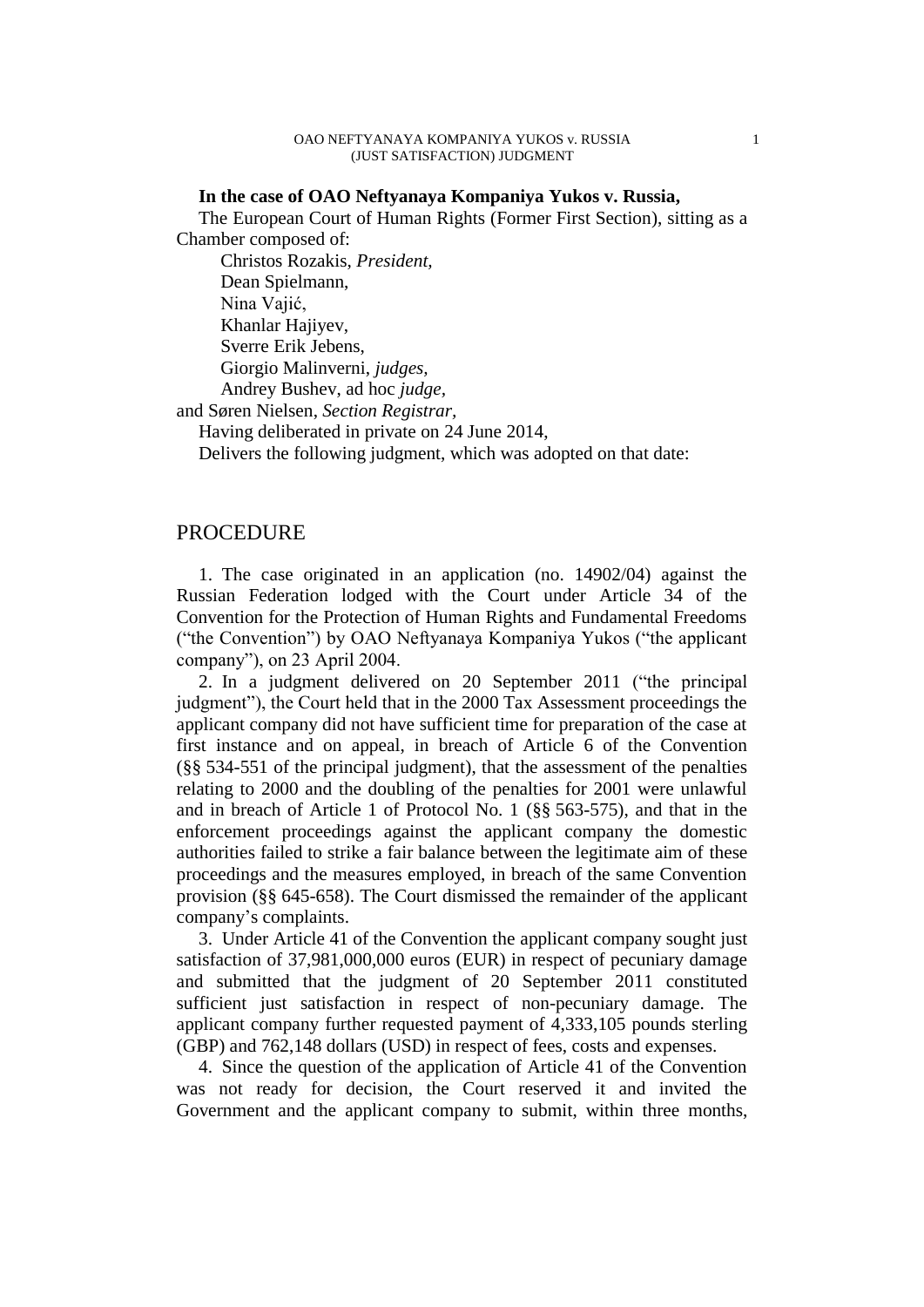their written observations on that issue and, in particular, to notify the Court of any agreement they might reach (ibid., § 671 of the principal judgment, and point 10 of the operative provisions).

5. The applicant company and the Government each filed written observations on 13 June 2012. Both parties submitted further written observations and then replied to each other's observations on 31 July 2012, 1 March and 15 May 2013.

6. The composition of the Chamber was determined according to the provisions of Article 23 § 3 of the Convention and Rule 26 § 4 of the Rules of Court. Pursuant to these provisions, Christos Rozakis, Nina Vajić, Sverre Erik Jebens and Giorgio Malinverni continued to sit in the case following the expiry of their terms of office.

# THE LAW

7. Article 41 of the Convention provides:

"If the Court finds that there has been a violation of the Convention or the Protocols thereto, and if the internal law of the High Contracting Party concerned allows only partial reparation to be made, the Court shall, if necessary, afford just satisfaction to the injured party."

## **A. Pecuniary damage**

#### *1. The parties' submissions*

#### **(a) The applicant company's arguments**

8. The applicant company took the view that the violations found by the Court in the principal judgment had resulted in considerable pecuniary losses. More specifically, the company would have survived had it not been for the violation of Article 1 of Protocol No. 1 in respect of the enforcement proceedings, that is, had it not been required to sell its main production subsidiary OAO Yuganskneftegaz, and had it been given ninety days to repay each debt and been permitted to sell less valuable assets.

9. With reference to an expert report, the applicant company considered that the violation of Article 1 of Protocol No. 1 on account of the domestic authorities' failure in the enforcement proceedings to strike a fair balance between the legitimate aim of these proceedings and the measures employed had led to the direct loss of EUR 37,981,000,000, representing the expert's assessment of the applicant company's value on 19 December 2004. The applicant company did not advance any claim for interest payments in connection with this sum.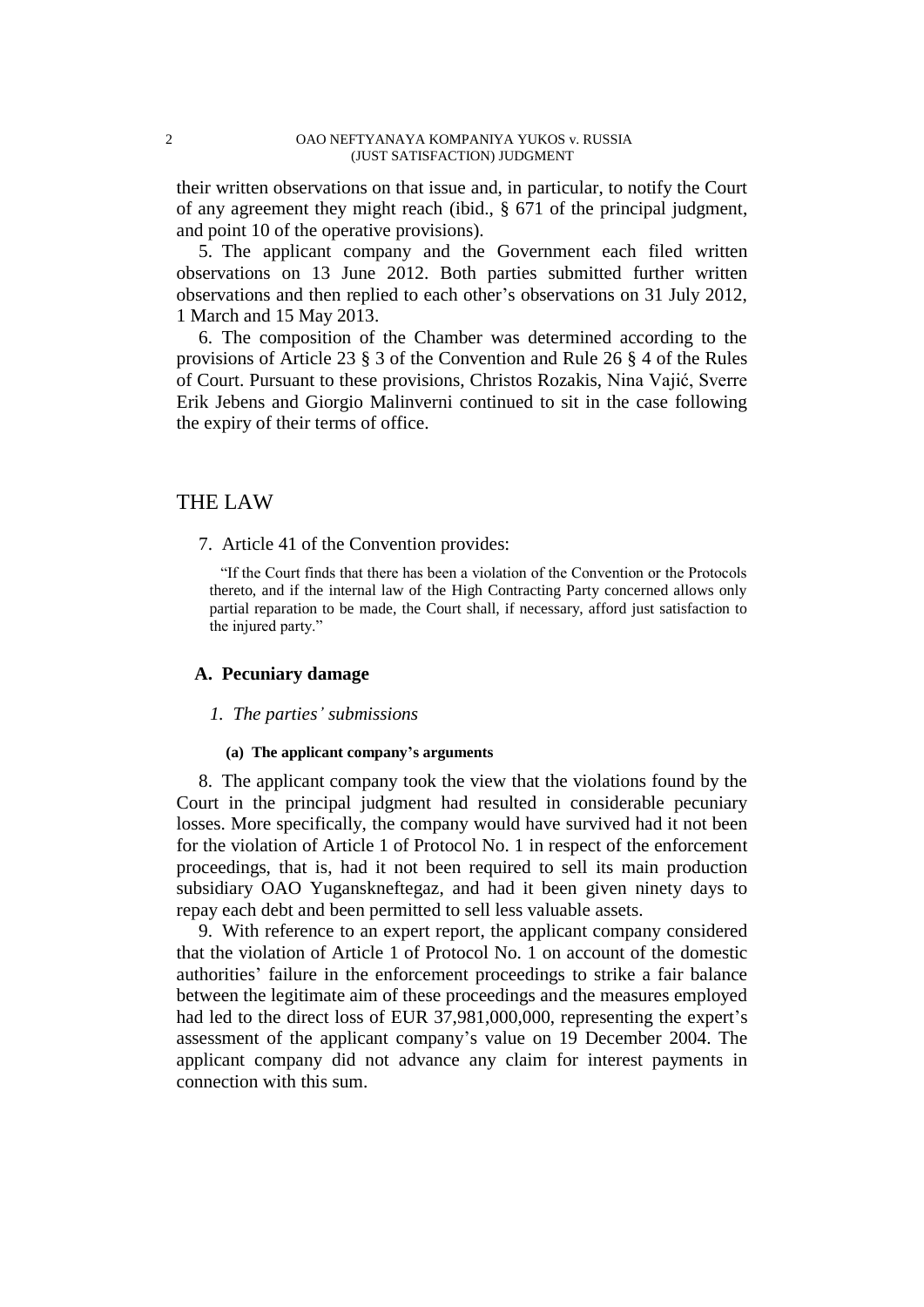#### OAO NEFTYANAYA KOMPANIYA YUKOS v. RUSSIA 3 (JUST SATISFACTION) JUDGMENT

10. The applicant company submitted that the causal link between the violations found and its loss of the stated value had been established. However, it conceded that the assumptions and conclusions in the expert report which valued its loss at the above-stated amount had differed to a certain extent from the Court's conclusions in its principal judgment.

11. With regard to the issue of the appropriate method of distributing the award, the applicant company asserted that, given that it had been liquidated in 2007 and in view of the Court's flexible practice in respect of the payment of awards under Article 41 of the Convention, the amount should be paid to the Yukos International Foundation. This entity was created in the Netherlands by the applicant company with a view to distributing "after [the] payment of the creditors ... any funds received and to be received by it through a scheme to shareholders of Yukos Oil Company, in accordance with the applicable law and the principles of reasonableness and fairness".

#### **(b) The Government's arguments**

12. The Government asked the Court to reject the applicant company's claim in full. They argued that no injured party remained in this case and that there was no need to award compensation, since, among other things, no financial loss arose from any violations found by the Court. In this latter respect, they took the view that the sale of OAO Yuganskneftegaz would have been necessary even if the State had used a more flexible approach to enforcement, as suggested by the Court in the principal judgment. The outcome of the enforcement proceedings would not have been different even had the enforcement fee been reduced and had the authorities carried out a full and reasoned assessment of the consequences of enforcement.

13. In respect of the violation of Article 1 of Protocol No. 1 with regard to the enforcement proceedings, the Government was of the view that at the relevant time the applicant company had simply been unable to pay its debts. The company's position was to deny the existence of any tax liabilities and to refuse payment. In such circumstances, even a reasoned review of all enforcement options would not have led to the applicant company being granted more time. The Government commented in detail on the relevant factors highlighted by the Court in the principal judgment and attached an expert report by the head counsel of the Russian bailiffs' service addressing these questions. The Government concluded that the outcome of the enforcement proceedings would have remained essentially the same.

14. The Government specifically disagreed with the working assumptions used by the expert report submitted by the applicant company. In their view, the report had mistakenly assumed increased oil production, in spite of the need to sell assets and to cut spending on investment; the report made no reduction to reflect the hasty circumstances of the sale of the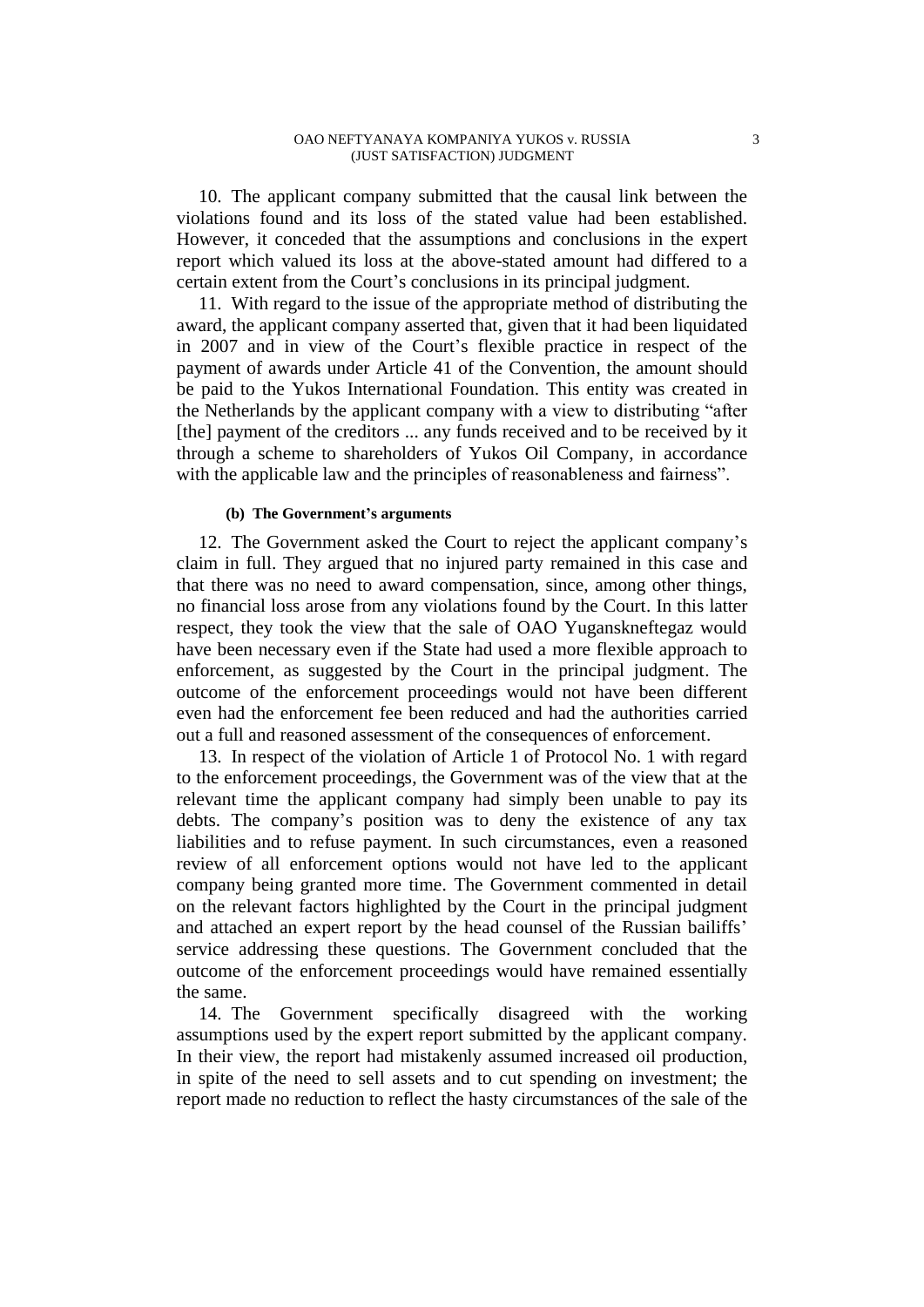applicant company's assets, and it also allowed the company excessively long time-limits for payment, unrelated to anything in domestic law or practice. The Government submitted their own expert report suggesting that the applicant company was worthless at the relevant time on account of the fraudulent nature of its tax management and the related legal risks. More generally, with reference to the case of *McCann and Others v. the United Kingdom* (27 September 1995, Series A no. 324), the Government suggested that, given the fraudulent nature, scale and seriousness of the domestic case against the applicant company, any pecuniary award would be inappropriate in the circumstances.

15. As regards the question of the possible recipient of a payment under Article 41 of the Convention, the Government pointed out that the applicant company no longer existed and that the entity referred to by the applicant company could not be a proper recipient, in that the Court had no jurisdiction to delegate to a third party the power to grant just satisfaction. They also pointed out that the beneficiaries of the Yukos International Foundation were anonymous, that there was a risk of double compensation because some of the applicant company's shareholders were pursuing legal proceedings in other venues, and that there was no guarantee that the interests of all shareholders would be reflected in the distribution of awards by this entity, rather than the interests of merely some of them, who were likely to be the "least deserving".

16. In this latter respect, the Government took the view that the possible payment of any award under Article 41 of the Convention, either directly or indirectly, to certain shareholders and managers who at the relevant time had instigated tax fraud by the applicant company and benefited from dividends paid out of tax fraud would not be just, fair and equitable. In the Government's view, the risk of possible abuse in the distribution of funds was real. They referred to an example of how one of the surviving entities created by the applicant company, which was registered in the Netherlands and similar in nature to the Yukos International Foundation, had paid out money to an affiliate of the former majority shareholder rather than distributing it to all of the shareholders.

17. As to the damage allegedly resulting from the Court's invalidation of the penalties, the Government suggested that this should not be compensated, since at the time of the applicant company's liquidation there remained a huge unpaid debt, including unpaid taxes. Even if the impugned penalties were to have been returned to the applicant company at the relevant time, the sums would then have had to be paid back to the State in order to cover the applicant company's debts of around USD 8 billion.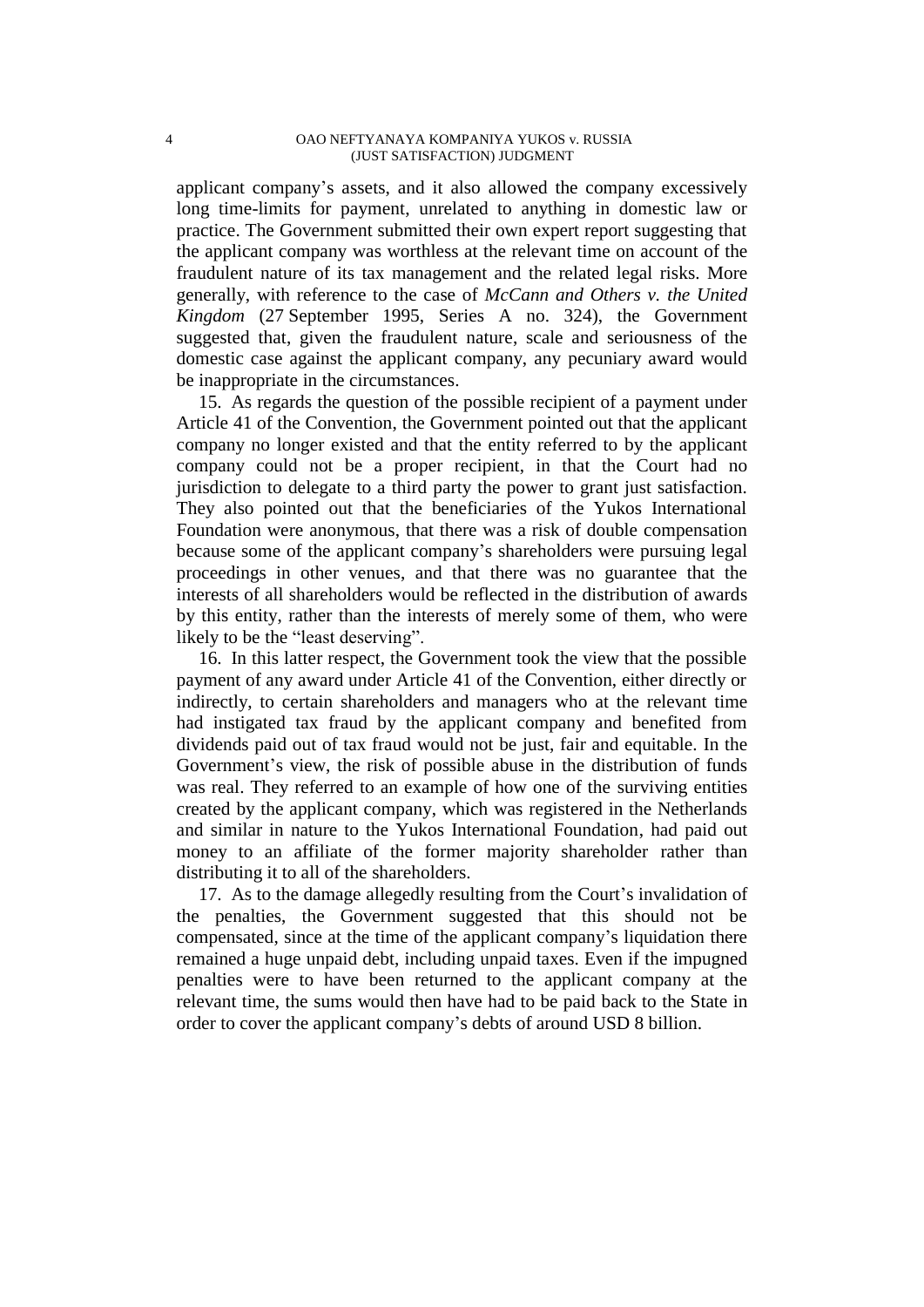#### *2. The Court's assessment*

#### **(a) Violation of Article 6 of the Convention**

18. At the outset the Court would point out that in its principal judgment it found a violation of Article 6 of the Convention on account of the haste with which the domestic courts had conducted the 2000 Tax Assessment proceedings against the applicant company, both at first instance and on appeal. The Court cannot speculate as to what the outcome of these proceedings might have been had the violation of the Convention not occurred (see, for example, *Jalloh v. Germany* [GC], no. 54810/00, § 128, ECHR 2006-IX, and *Martinie v. France* [GC], no. 58675/00, § 59, ECHR 2006-VI).

19. It finds that there is insufficient proof of a causal link between the violation found and the pecuniary damage allegedly sustained by the applicant company. There is therefore no ground for an award in this respect.

#### **(b) Violation of Article 1 of Protocol No. 1 on account of the retroactive imposition of the penalties for the years 2000 and 2001**

20. The Court observes that in the principal judgment it concluded that the penalties in the 2000 Tax Assessment and certain of the penalties in the 2001 Tax Assessment were unlawful and in breach of Article 1 of Protocol No. 1. The amounts in question, RUB 19,185,272,697 (approximately 543,623,045 euros) in respect of the year 2000, and RUB 19,556,570,413 (approximately 569,898,525 euros) in respect of the year 2001, were effectively paid by the applicant company during the enforcement proceedings and thus represented a clear pecuniary loss, which, in the Court's view, should be compensated under Article 41 of the Convention.

21. Despite the Government's objections, the Court sees no good reasons to depart from the principle of *restitutio in integrum*, firmly established in its case-law, in assessing the amount of pecuniary compensation in the present case. In its principal judgment it found a violation of Article 1 of Protocol No. 1 concerning the imposition of the penalties for the year 2000 and in part for the year 2001. The Court ruled that the penalties were unlawful as such, and did not represent an irregularity of a merely procedural nature (see, by contrast, *Former King of Greece and Others v. Greece* [GC] (just satisfaction), no. 25701/94, §§ 78-79, 28 November 2002; and *Beyeler v. Italy* (just satisfaction) [GC], no. 33202/96, § 20, 28 May 2002).

22. The Court considers that the figure of RUB 38,741,843,110, representing the amount of penalties for the year 2000 and one half of the penalties for the year 2001 (see paragraph 20 above), was effectively paid by the applicant company on 12 November 2007 at the latest (see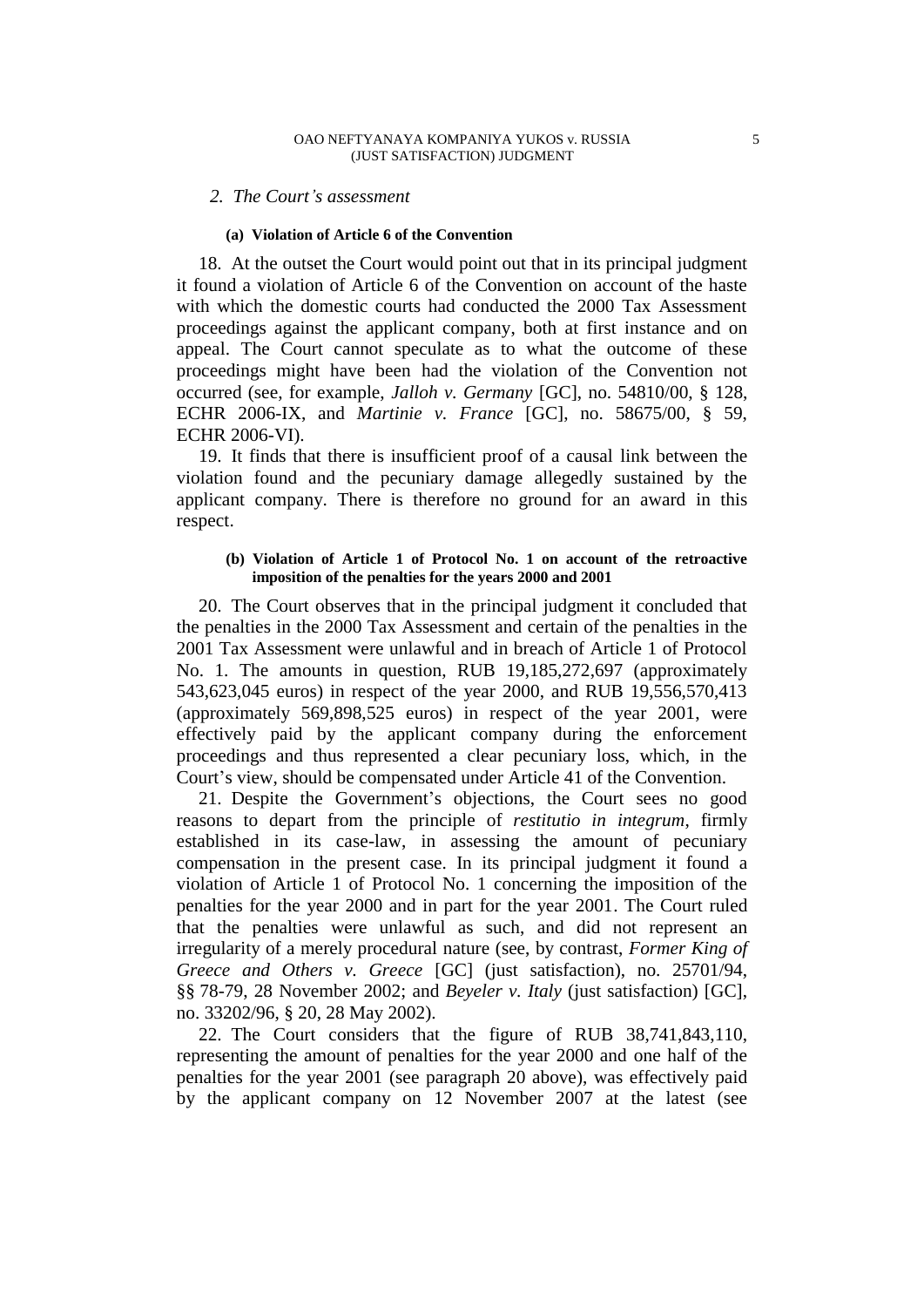paragraph 303 of the principal judgment). This sum equalled EUR 1,078,246,919 at the conversion rate on that date.

23. In addition, the Court also recalls that the applicant company was compelled to pay the 7% enforcement fee in respect of the mentioned unlawful penalties. The Court decides that since it has declared the original penalties unlawful, the payment of the 7% enforcement fee in respect of these penalties was unlawful as well.

24. The Court notes in this connection that the applicant company was required to pay the enforcement fee of RUB 1,342,969,088.79 (approximately EUR 37,353,983) in respect of the penalties for the year 2000 and the enforcement fee of RUB 1,368,959,928.91 (approximately EUR 36,636,218) in respect of one half of the penalties for the year 2001, both sums having been effectively paid by the applicant company on 12 November 2007 at the latest (see paragraph 303 of the principal judgment).

25. These sums represented clear pecuniary losses sustained by the applicant company, in breach of Article 1 of Protocol No. 1. They should thus be compensated under Article 41 of the Convention. The amount of RUB 2,711,929,017.7, consisting of RUB 1,342,969,088.79 for the year 2000 and RUB 1,368,959,928.91 for the year 2001, equalled EUR 75,477,284 at the conversion rate on that date.

26. Taking into account the inflation rate of 12.62% for the euro between that date and the present time, the Court assesses the amount of pecuniary damage to the applicant company resulting from the violation of Article 1 of Protocol No. 1 on account of the retroactive imposition of the penalties (see paragraph 22 above) and the payment of the enforcement fee on these unlawful penalties (see paragraph 25 above) for the years 2000 and 2001 at EUR 1,299,324,198.

#### **(c) Violation of Article 1 of Protocol No. 1 on account of the enforcement proceedings**

27. The Court refers to its finding in the principal judgment that the domestic authorities failed to strike a fair balance between the legitimate aim of the enforcement proceedings in respect of the applicant company and the measures employed, by being inflexible regarding the pace of the proceedings, obliging the company to pay excessive fees and failing to give explicit account of all of the relevant factors. The above considerations led the Court to conclude that there had been a violation of Article 1 of Protocol No. 1 on account of the enforcement proceedings in respect of the applicant company.

28. In this respect, the Court notes that the working assumptions used by the applicant company in its assessment of the prospects of the applicant company's survival and its value in the aftermath of the events remain at least in part speculative (see, for example, *Credit and Industrial Bank*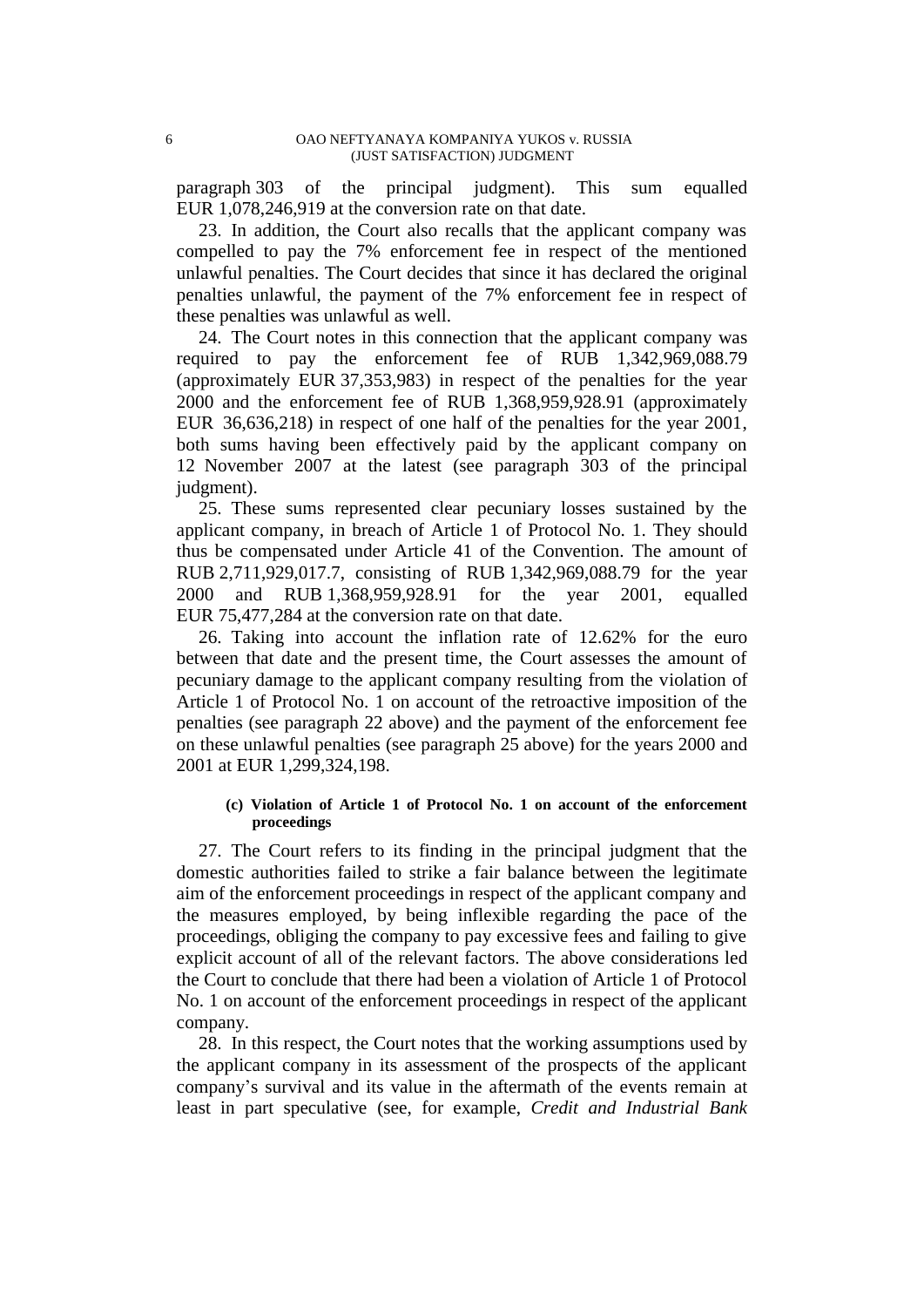#### OAO NEFTYANAYA KOMPANIYA YUKOS v. RUSSIA 7 (JUST SATISFACTION) JUDGMENT

*v. the Czech Republic*, no. 29010/95, § 88, ECHR 2003-XI (extracts)). In its principal judgment the Court did not conclude, as alleged by the applicant company, that the applicant company would have survived the enforcement proceedings had it not been for the aforementioned shortcomings in these proceedings. Therefore, the Court cannot accept the applicant company's claim in full (see, for example, *Goddi v. Italy*, 9 April 1984, § 35, Series A no. 76; *Tre Traktörer AB v. Sweden*, 7 July 1989, § 66, Series A no. 159; *Beaumartin v. France*, 24 November 1994, § 44, Series A no. 296-B; *Kingsley v. the United Kingdom* [GC], no. 35605/97, § 43, ECHR 2002-IV; *Ezeh and Connors v. the United Kingdom* [GC], nos. 39665/98 and 40086/98, §§ 141 and 143, ECHR 2003-X and *Martinie v. France* [GC], cited above, § 59).

29. Even if it cannot be said that the above-cited defects alone caused the applicant company's liquidation, they nevertheless seriously contributed to it, directly resulting in pecuniary damage satisfying the causality criteria of Article 41 of the Convention.

30. In this respect, the Court recalls that in paragraph 655 of the principal judgment it has clearly stated that the above-mentioned defects very seriously contributed to the applicant company's demise, having identified:

"... [a] factor which seriously affected the company's situation in the enforcement proceedings. The applicant company was subjected to a 7% enforcement fee in connection with the entire amount of its tax-related liability, which constituted an additional hefty sum of over RUB 43 billion (EUR 1.16 billion), the payment of which could not be suspended or rescheduled (see paragraphs 484-486). This was a flat-rate fee which the authorities apparently refused to reduce, and these sums had to be paid even before the company could begin repaying the main body of the debt (see paragraph 484). The fee was by its nature unrelated to the actual amount of the enforcement expenses borne by the bailiffs. Whilst the Court may accept that there is nothing wrong as a matter of principle with requiring a debtor to pay for the expenses relating to the enforcement of a debt or to threaten a debtor with a sanction to incite his or her voluntary compliance with enforcement writs, in the circumstances of the case the resulting sum was completely out of proportion to the amount of the enforcement expenses which could have possibly been expected to be borne or had actually been borne by the bailiffs. Because of its rigid application, instead of inciting voluntary compliance, it contributed very seriously to the applicant company's demise."

31. The 7% enforcement fee (levied on unpaid taxes, interests and penalties) in respect of the applicant company amounted to:

- RUB 6,848,291,175 (approximately EUR 190,481,640) for the year 2000;

- RUB 12,652,063,176 (approximately EUR 345,770,570) for the year 2001;

- RUB 13,477,590,451 (approximately EUR 360,688,386) for the year 2002;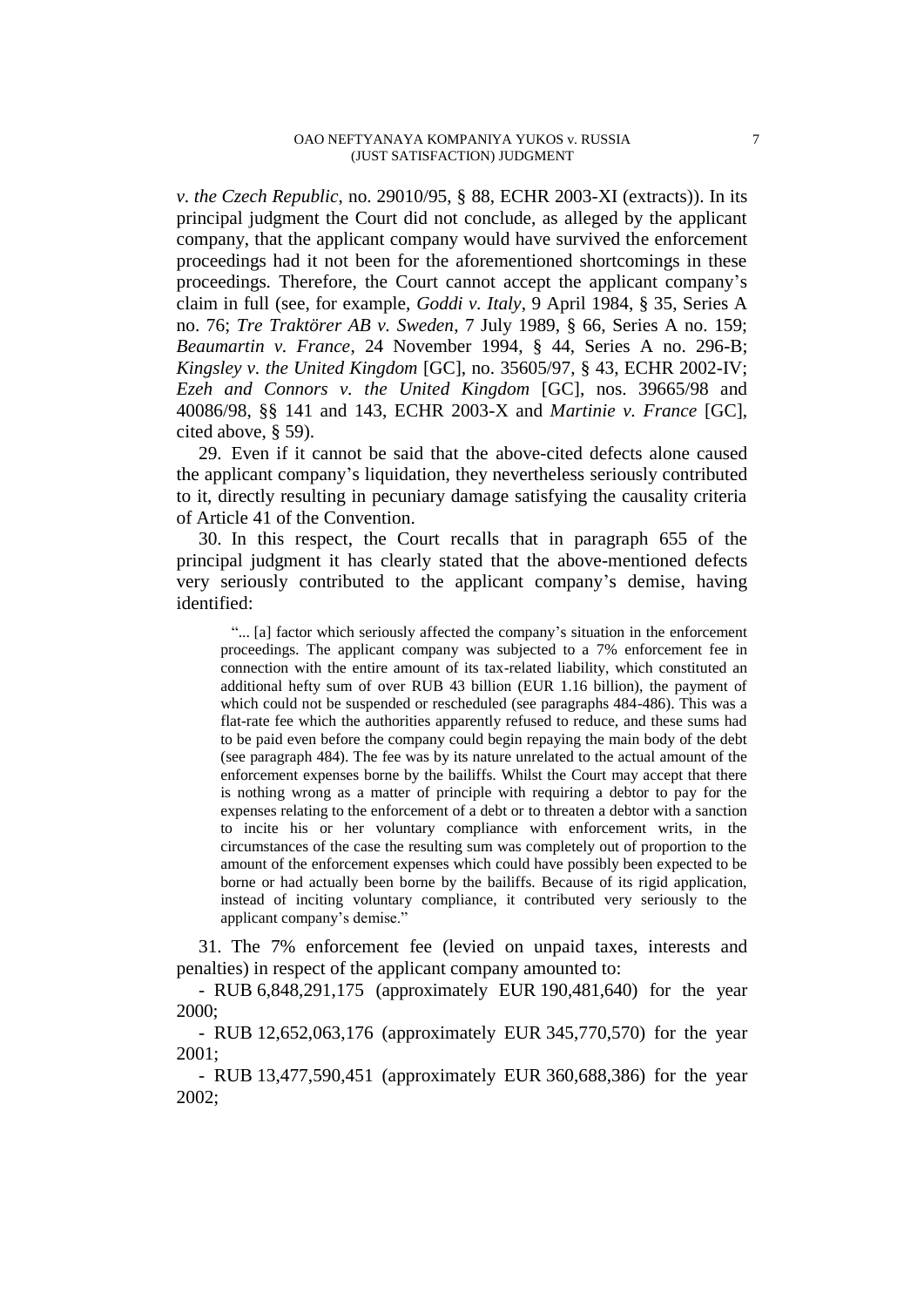- RUB 11,926,766,600 (approximately EUR 355,784,986) for the year 2003.

The enforcement fee for the tax liability for the years 2000, 2001, 2002 and 2003 totalled RUB 44,904,711,402.82 (approximately EUR 1,252,725,582). As indicated above, this lead the Court to conclude that in the circumstances of the case the resulting sum was "completely out of proportion to the amount of the enforcement expenses which could have possibly been expected to be borne or had actually been borne by the bailiffs" (see paragraph 655 in the principal judgment).

32. Making a reasonable assessment of the enforcement fee and having regard to the parties' submissions in this respect, the Court accepts the Government's indication of an appropriate rate of 4%, which they made in their submissions of 30 March 2013. The Court accordingly decides that in order to satisfy the requirements of proportionality the enforcement fee should have been reduced to 4%.

33. In order to calculate the amount of the applicant company's pecuniary loss in this connection, the Court deducts the amount of RUB 2,711,929,017.7 (EUR 75,477,284) representing the 7% enforcement fee paid by the applicant company on the unlawful portion of the penalties for the years 2000 and 2001 (see paragraph 25 above), from the entire amount of the enforcement fee of RUB 44,904,711,402.82 (approximately EUR 1,252,725,582) mentioned in paragraph 31 to arrive at the figure of RUB 42,192,782,385.12 (approximately EUR 1,177,070,056).

34. It then follows that the applicant company sustained a clear pecuniary loss of RUB 18,082,621,022, representing the difference between RUB 42,192,782,385.12 (see paragraph 33 above) and the amount of that fee calculated at a 4% rate (RUB 24,110,161,362). The Court observes that the enforcement fee was effectively paid by the applicant company on 12 November 2007 at the latest (see paragraph 303 of the principal judgment). The stated amount equalled EUR 503,268,013 at the conversion rate on that date.

35. Taking into account the inflation rate of 12.62% for the euro between that date and the present time, the Court assesses the amount of pecuniary damage to the applicant company resulting from the violation of Article 1 of Protocol No. 1 on account of the manner in which the authorities conducted the enforcement proceedings at EUR 566,780,436.

#### **(d) The method of distribution of the award**

36. The Court has concluded that the applicant company sustained pecuniary damage as a result of the violations of Article 1 of Protocol No. 1 on account of the retroactive imposition of the penalties for the years 2000 and 2001 and the payment of the 7% enforcement fee on these penalties (see subpart (b) in paragraphs 20-26 above) and the disproportionate character of the enforcement proceedings (see subpart (c) in paragraphs 27-35 above). It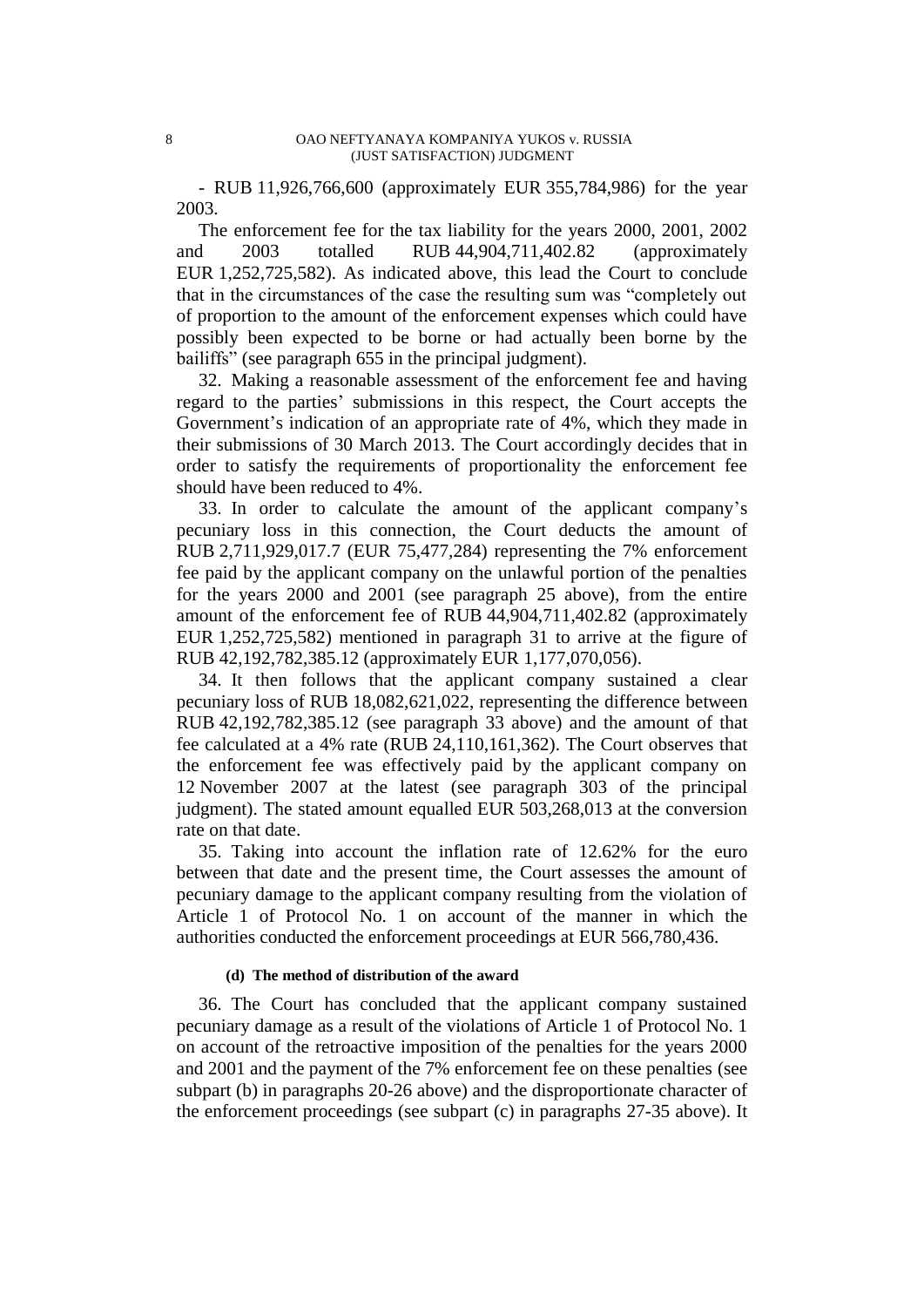has rejected the remainder of the applicant company's claim under this head as unsubstantiated. The overall amount of pecuniary damage, including compensation for inflationary losses, sustained by the applicant company in the present case thus amounts to EUR 1,866,104,634 (see paragraphs 26 and 35 above).

37. With regard to the appropriate method of distribution of this award, the Court does not accept the applicant company's suggestion that payment be made to the Yukos International Foundation, as the case file contains no evidence confirming who exactly in such a circumstance would benefit from the award in this case.

38. Regard being had to the fact that the applicant company ceased to exist (compare to *Stankov and the United Macedonian Organisation Ilinden v. Bulgaria*, nos. 29221/95 and 29225/95, § 121, ECHR 2001-IX; and *Capital Bank AD v. Bulgaria*, no. 49429/99, § 80, ECHR 2005-XII (extracts)), the Court decides that the aforementioned amount should be paid by the respondent Government to the applicant company's shareholders and their legal successors and heirs, as the case may be, in proportion to their nominal participation in the company's stock (see, *mutatis mutandis*, *Holy Synod of the Bulgarian Orthodox Church (Metropolitan Inokentiy) and Others v. Bulgaria* (just satisfaction), nos. 412/03 and 35677/04, § 39, 16 September 2010; *Sophia Andreou v. Turkey* (just satisfaction), no. 18360/91, §§ 33-38, 22 June 2010; and *Lordos and Others v. Turkey* (just satisfaction), no. 15973/90, §§ 61-70, 10 January 2012). In order to facilitate the Government's task, the Court refers to the list of the applicant company's shareholders, as they stood at the time of the company's liquidation, which is held by ZAO VTB Registrator, the company which had held and ran the register of the applicant company.

39. Further, given the nature of the violation found, the Court does not consider relevant the Government's references to the allegedly fraudulent conduct of the applicant company's management and some of its shareholders. The applicant company has already been held liable for the actions described in the various tax and enforcement proceedings and the Court sees no reasons to reduce the amount of award to take account of conduct for which the applicant company has already been punished.

40. With regard to the Government's reference to the applicant company's allegedly unmet liabilities, amounting to over USD 8 billion at the time of its liquidation, the Court takes the view that this argument is similar to the applicant company's evaluation of the consequences of the violation of Article 1 of Protocol No. 1 in respect of the enforcement proceedings (see paragraph 28 above) and remains speculative (see, *mutatis mutandis*, *S.A. Dangeville v. France*, no. 36677/97, § 70, ECHR 2002-III).

41. In this respect, the Court would note that it is clear from the course of the enforcement and liquidation proceedings that the domestic authorities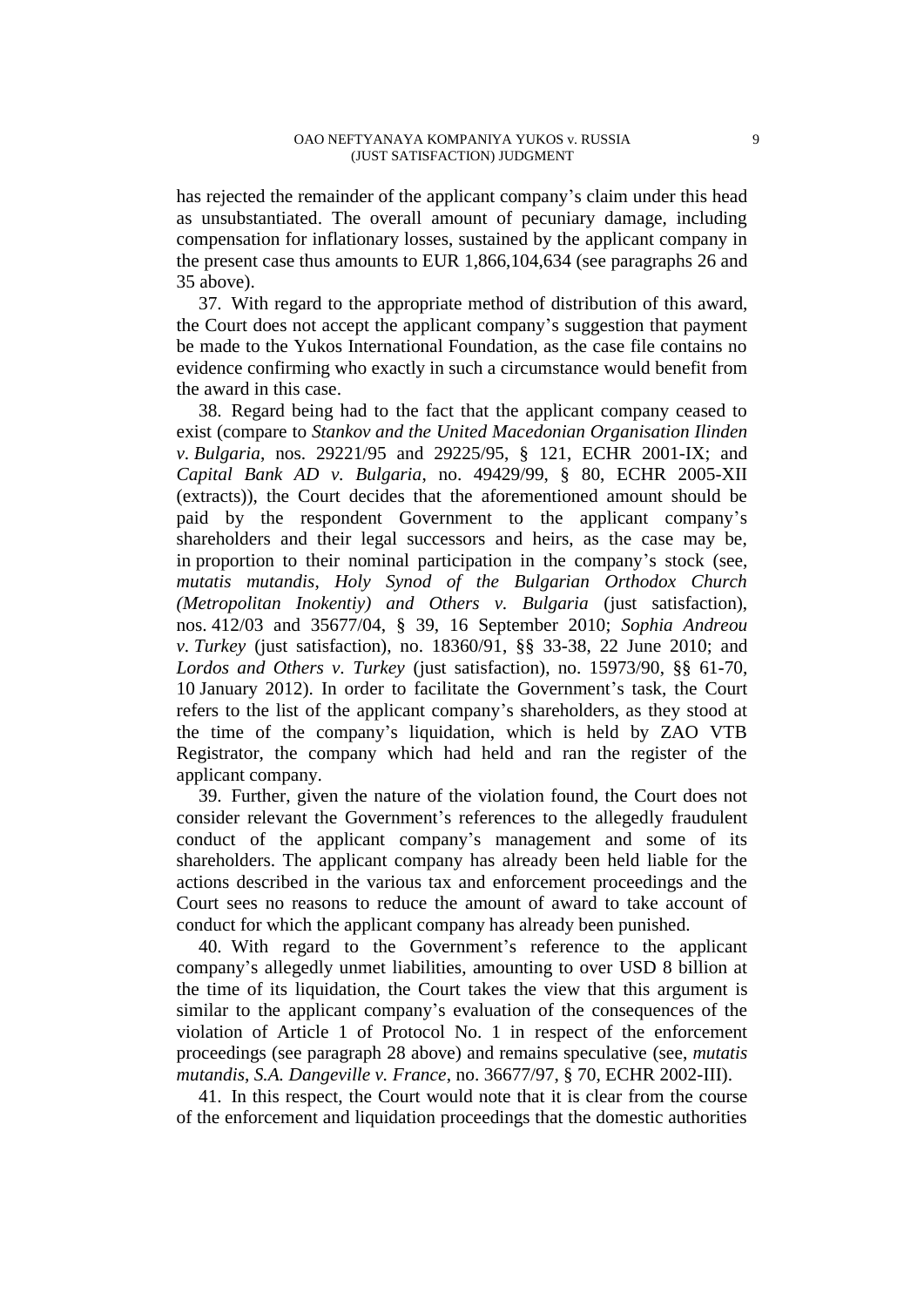chose not to seek repayment of the entirety of the applicant company's debt by, for instance, granting the applicant company more time. Rather, they decided to precipitate the proceedings by auctioning the applicant company's main production unit and liquidating it, notwithstanding the risk of being subsequently unable to recover some of the company's liabilities. The existence and scale of the allegedly unmet liabilities referred to by the Government resulted at least in part from the method used by the domestic authorities to recover the applicant company's tax liability.

42. Moreover, the fact remains that any liabilities that the applicant company may have had in respect of its creditors were either met or extinguished within the framework of the enforcement and liquidation proceedings in November 2007, and there is nothing in the case file or the parties' submissions to suggest that under domestic law the applicant company or its shareholders remain liable for any payments in favour of any of its creditors resulting from the above-mentioned enforcement or liquidation proceedings. In view of the above, the Court rejects the Government's argument as unfounded.

43. In so far as the respondent Government referred to various parallel proceedings allegedly brought by some of the applicant company's shareholders in other international *fora*, the Court notes that there have been two final arbitral awards in cases brought against the Russian Federation by a group of the applicant company's minority shareholders under bilateral investment treaties. These awards were made on 12 September 2010 and 20 July 2012 respectively by the Arbitration Institute of the Stockholm Chamber of Commerce. There is also a pending set of arbitration proceedings brought by the applicant company's majority shareholders (see paragraphs 519-526 of the principal judgment), in which no final award has been adopted so far.

44. As regards the former two cases, the Court would note that the case file contains no information regarding the enforcement of these awards. In such circumstances, the Court does not find it necessary to take this information into account in the context of the present judgment and at this stage of the proceedings. The Government's reference to the pending case is thus irrelevant.

## **B. Non-pecuniary damage**

45. The applicant company submitted that the principal judgment was in itself sufficient just satisfaction in respect of non-pecuniary damage.

46. The respondent Government did not object.

47. The Court considers that, in the circumstances of the present case, the findings of a violation of Article 6 of the Convention and violations of Article 1 of Protocol No. 1 constitute sufficient just satisfaction for the applicant company in respect of non-pecuniary damage.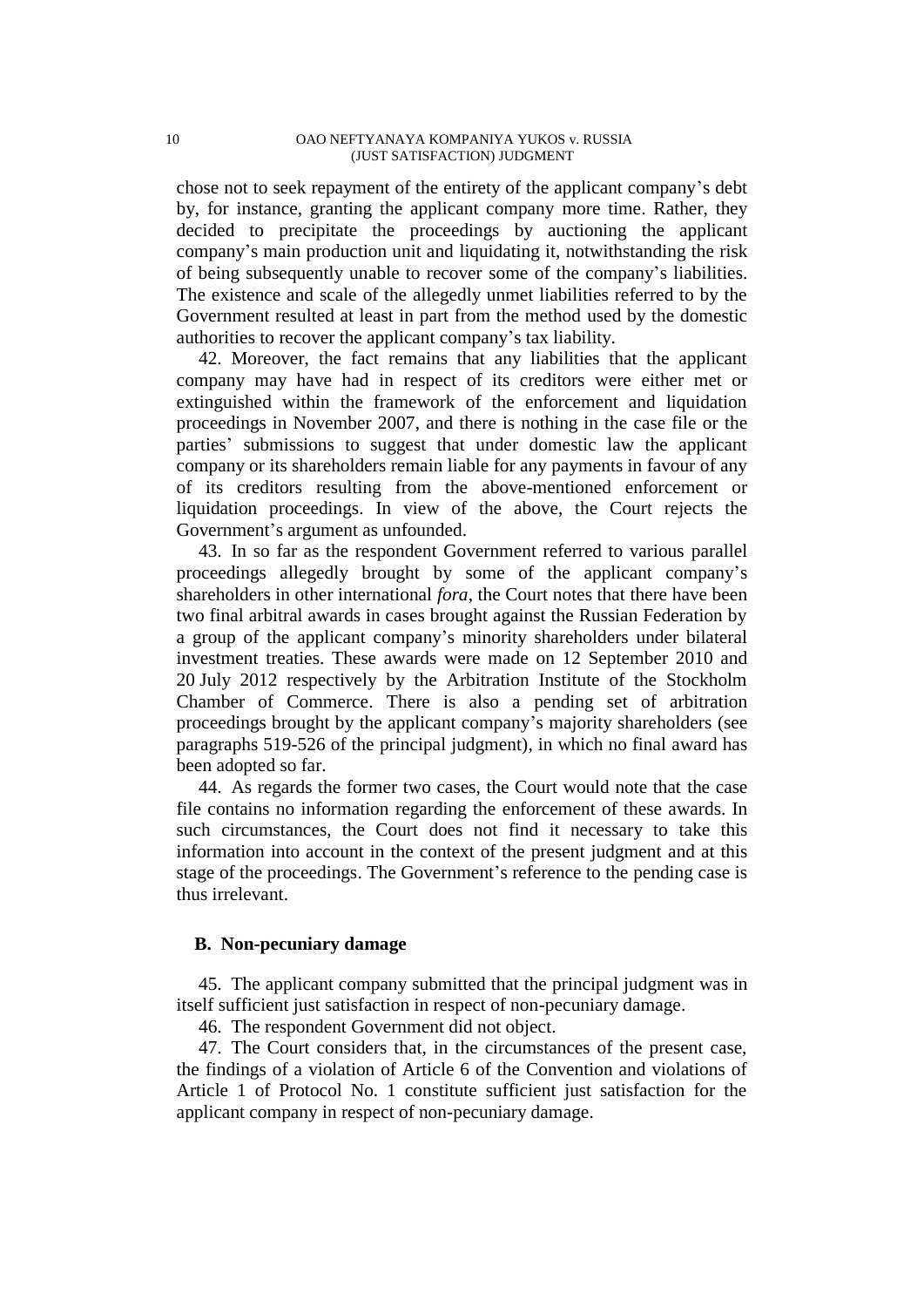#### **C. Costs and expenses**

48. The applicant company requested payment of GBP 4,333,105 in respect of the legal fees charged by its counsel Mr Piers Gardner for the work on the case prior to the principal judgment, USD 174,000 in respect of the costs of an expert report and USD 588,148 in respect of various fees incurred as a result of the preparation of submissions on Article 41 of the Convention.

49. The Government asked the Court to take into account the fact that the initial application had been unsuccessful on most of the points of principle and that this should be reflected in any award under this head.

50. According to the Court's case-law, an applicant is entitled to the reimbursement of costs and expenses only in so far as a violation of the Convention has been established and it has been shown that these costs and expenses have been actually and necessarily incurred and are reasonable as to quantum. In the present case, regard being had to the documents in the Court's possession and the above criteria, the Court considers it reasonable to award a lump sum of EUR 300,000 covering costs under all heads, to be paid to the Yukos International Foundation directly, as requested by the applicant company.

## **D. Default interest**

51. The Court considers it appropriate that the default interest rate should be based on the marginal lending rate of the European Central Bank, to which should be added three percentage points.

# FOR THESE REASONS, THE COURT

- 1. *Holds* unanimously that the finding of a violation constitutes in itself sufficient just satisfaction for the non-pecuniary damage sustained by the applicant company;
- 2. *Holds*, by five votes to two,

(a) that the respondent State is to pay the applicant company's shareholders as they stood at the time of the company's liquidation and, as the case may be, their legal successors and heirs EUR 1,866,104,634 (one billion, eight hundred sixty six million, hundred and four thousand, six hundred thirty four euros), plus any tax that may be chargeable, in respect of pecuniary damage, to be converted into the currency of the respondent State at the rate applicable at the date of settlement;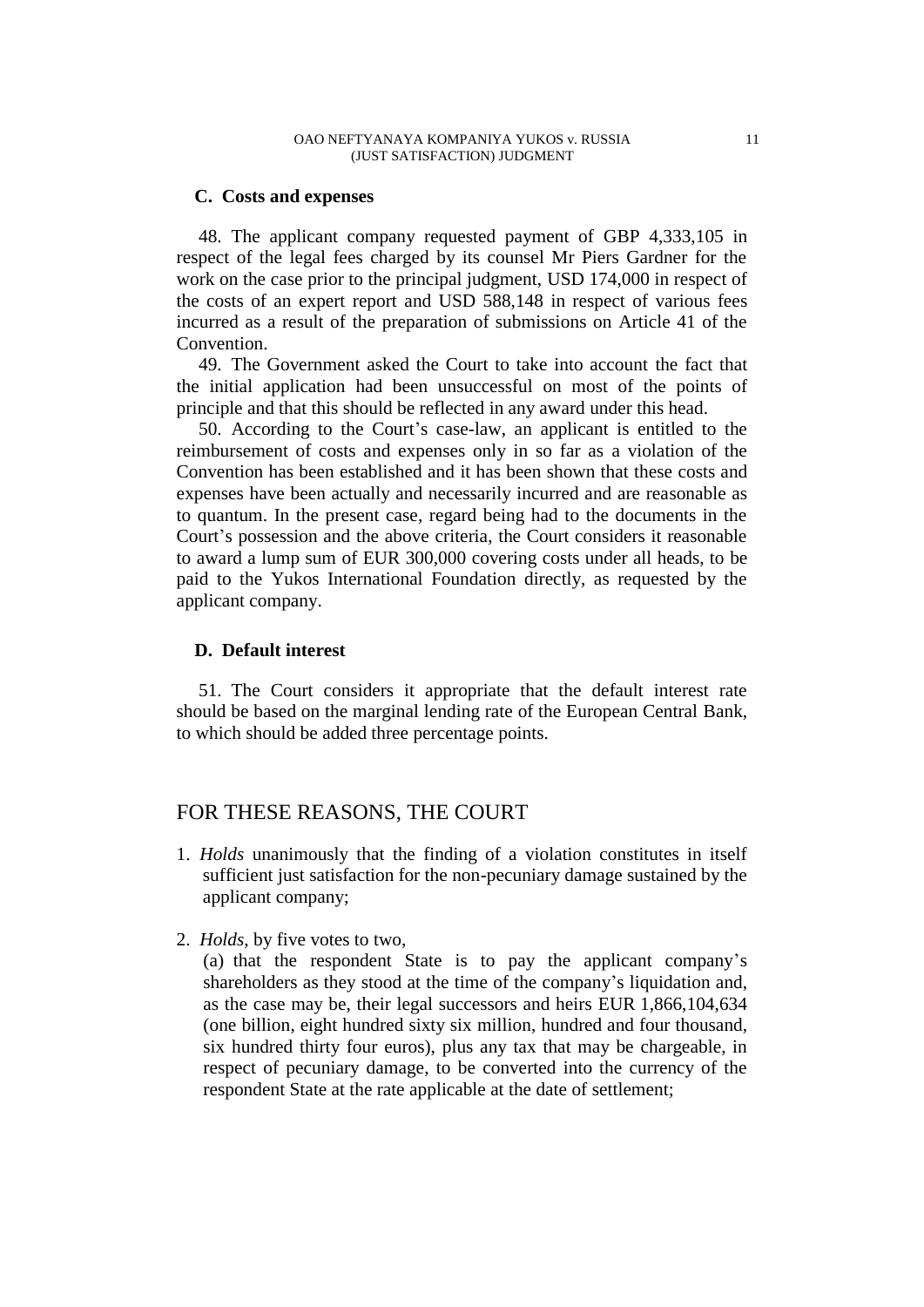#### 12 OAO NEFTYANAYA KOMPANIYA YUKOS v. RUSSIA (JUST SATISFACTION) JUDGMENT

(b) that the respondent State must produce, in co-operation with the Committee of Ministers, within six months from the date on which this judgment becomes final, a comprehensive plan, including a binding time frame, for distribution of this award of just satisfaction;

3. *Holds*, by six votes to one,

(a) that the respondent State is to pay within three months from the date on which the judgment becomes final in accordance with Article 44 § 2 of the Convention, EUR 300,000 (three hundred thousand euros), plus any tax that may be chargeable, in respect of costs and expenses, which sum is to be paid to the Yukos International Foundation, at the request of the applicant company;

(b) that from the expiry of the above-mentioned three months until settlement simple interest shall be payable on the above amount at a rate equal to the marginal lending rate of the European Central Bank during the default period plus three percentage points;

4. *Dismisses*, unanimously, the remainder of the applicant company's claim for just satisfaction.

Done in English, and notified in writing on 31 July 2014, pursuant to Rule 77 §§ 2 and 3 of the Rules of Court.

| Søren Nielsen | <b>Christos Rozakis</b> |
|---------------|-------------------------|
| Registrar     | President               |

In accordance with Article 45 § 2 of the Convention and Rule 74 § 2 of the Rules of Court, the following separate opinions are annexed to this judgment:

(a) concurring opinion of Judge Jebens;

(b) partly dissenting opinion of Judge Bushev, joined in part by Judge Hajiyev.

> C.L.R. S.N.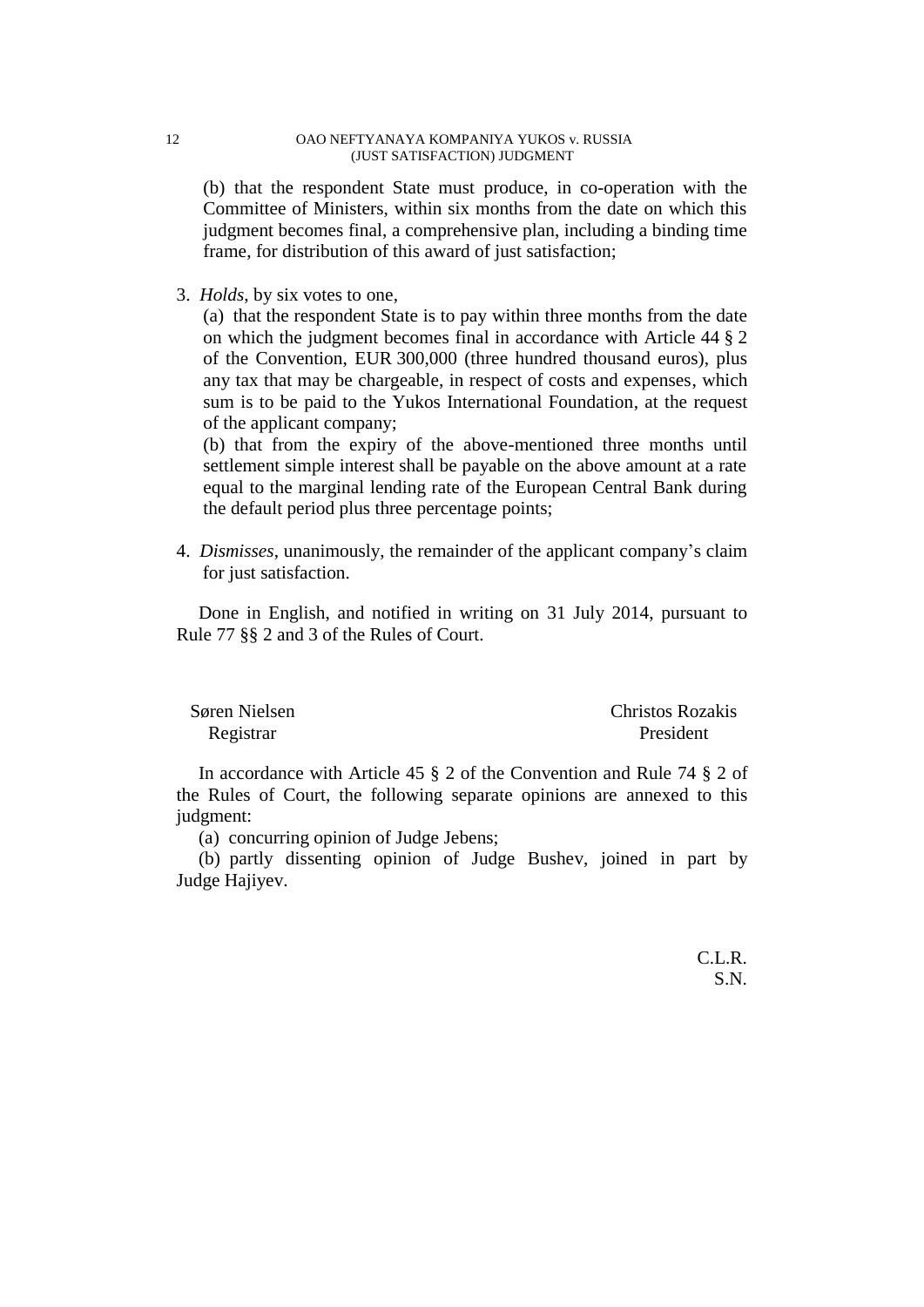## CONCURRING OPINION OF JUDGE JEBENS

In the principal judgment the Court concluded, by a majority of four to three, that there had been a violation of Article 1 of Protocol No. 1 on account of the 2000-2001 tax assessments. It transpires from paragraph 574 of that judgment that the Court held that those assessments were not lawful, in that they had been based on a change in the domestic courts' interpretation of the rules on the statutory time-bar for imposing penalties. It also transpires from paragraphs 606 and 607 that this was the only reason for the Court's finding of a violation on this point.

In my partly dissenting opinion I concluded that the tax assessments and the imposition of penalties for the years 2000-2001 had complied with the requirement of lawfulness. My reasons for arriving at that conclusion were that the tax assessments were based on a legal development in the higher courts' interpretation of domestic law which was reasonable and should be respected, having regard also to the States' wide margin of appreciation in this field.

In the meantime, however, the principal judgment has become final on all points. It has become *res judicata*, which means that the conclusions are binding. Thus, the situation is different from what it would have been had the Court decided on the issue of just satisfaction in its principal judgment.

The finality of the judgment is applicable not only to the parties to the case, but to the Court as well. It should apply not only to those judges who voted in favor of the Court's conclusions in that judgment, but also to the dissenting judges. To hold a different view would mean to go against a binding judgment, which could create confusion and undermine the Court's position vis-à-vis the parties and the outside world. Another important fact is that the applicants' claim for just satisfaction is based on the Court's conclusions in the principal judgment. Therefore, were a judge to decide on those claims on the basis of a dissenting opinion rather than of the Court's conclusion, he or she would not be properly addressing the applicant's claim, and the State's response to that claim.

For these reasons I have based my voting with regard to the applicant company's claim for just satisfaction on the Court's conclusions on each point in the principal judgment.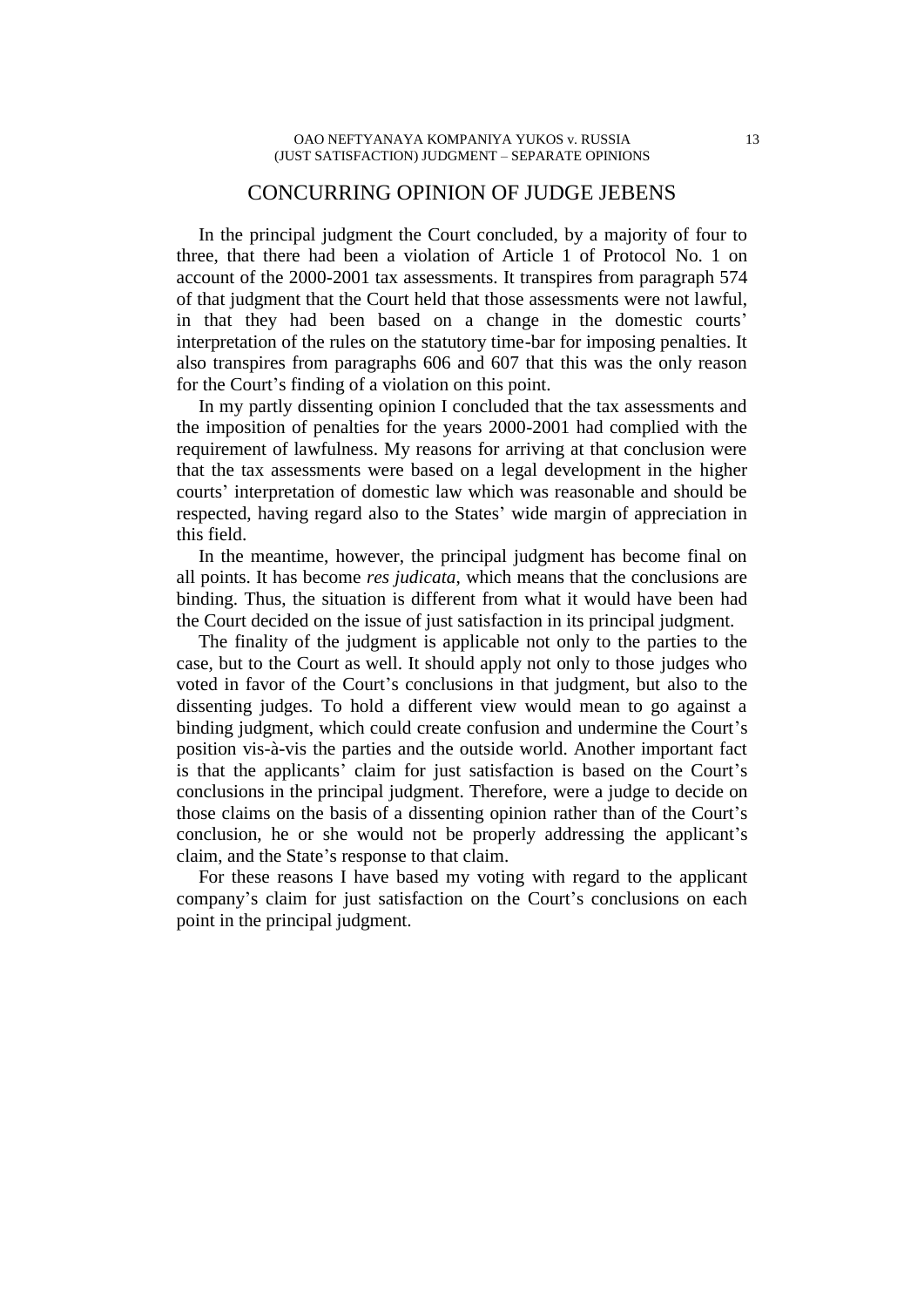# PARTLY DISSENTING OPINION OF JUDGE BUSHEV, JOINED IN PART BY JUDGE HAJIYEV

The present opinion contains the joint dissenting opinion of Judge Hajiyev and Judge Bushev with regard to awarding pecuniary damage to the applicant company's shareholders (see parts 1-3 below), and that of Judge Bushev with regard to reimbursement of the costs and expenses incurred by the applicant company (see part 4 below).

We support the majority's view that the Court cannot accept the applicant company's claim in full, since it is based, at least, in part on speculative assumptions (see paragraphs 19, 28 of the just satisfaction judgment). However, we disagree with the way in which the majority applied the principle of *restitutio in integrum,* which has resulted in the awarding of an extraordinary amount of compensation. With all due respect to our colleagues, and to our deep regret, we must dissent from the majority's conclusions in the relevant parts, for the following reasons.

As a starting point, we should like to emphasise our full respect for the principle of *res judicata* and to acknowledge the binding nature of the principal judgment, although we both voted against the majority's finding of the violation of Article 1 of Protocol No. 1 (please refer to our dissenting opinion, attached to the principal judgment, for further details). In the meantime, the issue of just satisfaction was not addressed in the principal judgment, which presupposes an analysis of the circumstances of the case as set out in the principle judgment and the case file, in the light of the specific requirements (preconditions) set out in Article 41 of the Convention.

In this respect, we would argue that in the circumstances of this case the applicant company's shareholders may not be considered as victims of the breach (1), that the test of direct and clear causality has not been met (2), and that, in any event, it goes against the requirement of equity to award the pecuniary damage under the approach and in the amount defined by the majority (see points 1.4, 2.3 and 3 below).

Let us now clarify our thinking.

## **1. Status of the Shareholders as a Victim**

We believe that the majority has in essence departed from the Court's case-law regarding the criteria for assessing a company's shareholders as victims and injured parties (see points 1.1 - 1.3 below). In any event, in the circumstances of the case, awarding such an extraordinary level of compensation to the shareholders is incompatible with the requirement of equity (see point 1.4 below).

The applicant company claimed that the damages should be paid to the Yukos International Foundation – a legal entity created by the applicant company (see paragraph 11 of the just satisfaction judgment). The majority rejected this method of distribution, "as the case file contains no evidence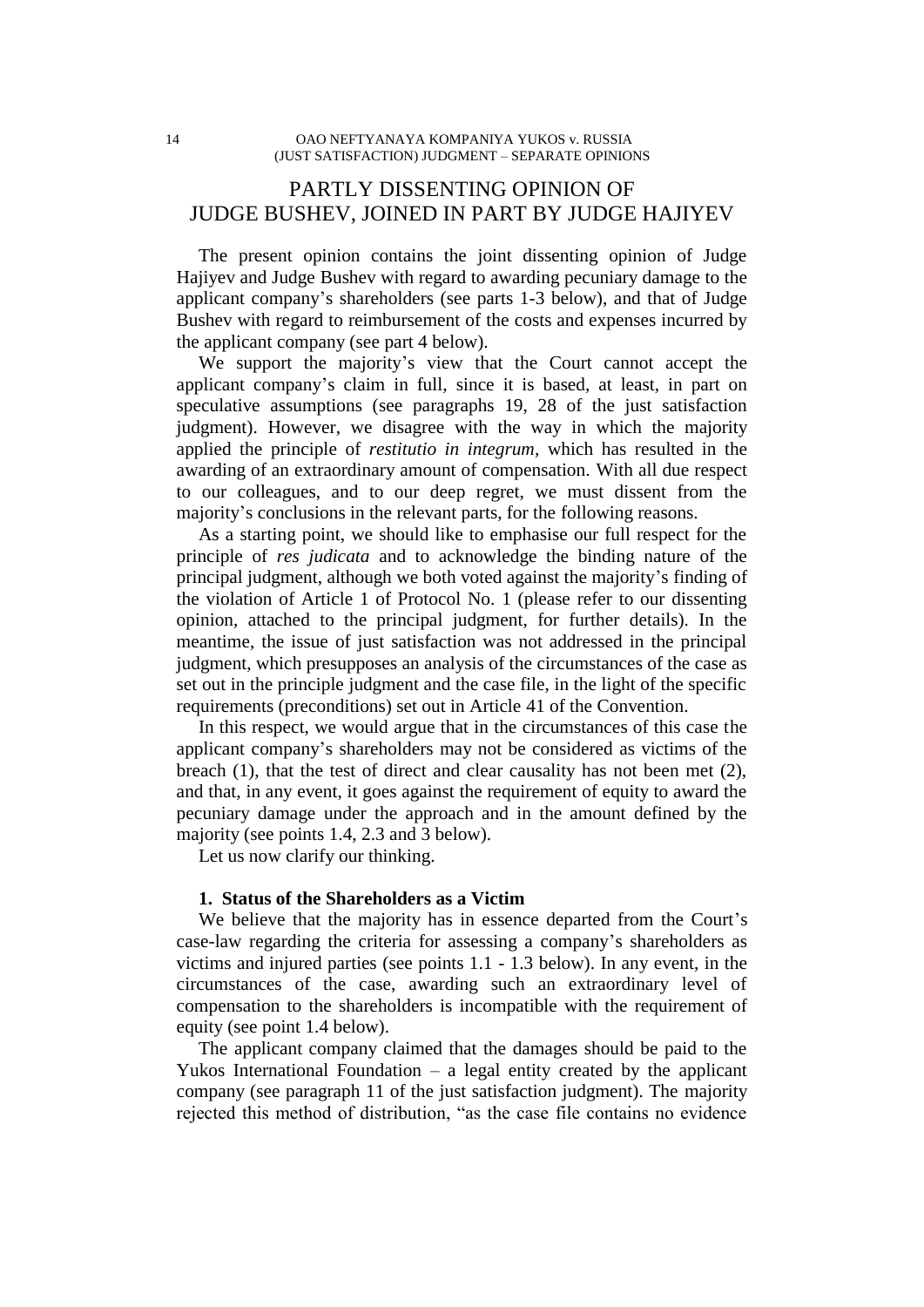confirming who exactly in such a circumstance would benefit from the award in this case" (see paragraph 37 of the judgment), having concluded that payments were to be made by the Government "to the applicant company's shareholders and their legal successors and heirs, as the case may be, in proportion to their nominal participation in the company's stock".

As an illustration of the majority's conclusion on this matter, the judgment (see paragraph 38) contains a reference to the Court's previous practice. The quantity of cases referred to might create the impression that such a conclusion is based on well-established case-law. This is not the case. In exceptional circumstances heirs and successors may indeed receive the compensation which would have been awarded by the Court to the respective right holder (victim) had the latter (the Yukos company in this case) retained legal personality on the date on which the award was granted.

This result, under the judgments referred to, as well as under other caselaw, requires that at least three related conditions are jointly met. *Firstly*, there must be circumstances which allow for an exception to the general rule of "direct effect" (1.1); *secondly*, the relevant right to compensation must exist (1.2); and, *thirdly*, the "successors and heirs" (the shareholders, by analogy) must confirm to the Court their intention to be protected under the Convention mechanism: at the least, they must somehow demonstrate to the Court such an intention (1.3). None of these criteria has been met in the case at hand.

1.1. "*Direct effect rule": no exceptions applicable to Yukos shareholders.*

As the Practical Guide on Admissibility Criteria makes clear:

"The act or omission in issue must *directly* affect the applicant" (§ 25). The victim must have suffered direct damage. It is further specified in § 30 that the Court may accept an individual application from a person considered an indirect victim where there is a *personal* and *specific* link between the direct victim and the applicant. However, shareholders in a company cannot claim to be victims of a violation of the company's rights under Article 1 of Protocol No. 1 (see *Agrotexim and Others v. Greece*, 24 October 1995, §§ 62 and 64, Series A no. 330-A), save in exceptional circumstances (see *Camberrow MM5 AD v. Bulgaria* (dec.), 1 April 2004)".

Bankruptcy is clearly an extraordinary situation in a company's life cycle. However, extending the notion of "exceptional circumstances" to each and every shareholder in a bankrupt company (as the majority has done) would diminish the concept of direct effect (damage). It is common knowledge in corporate law that, under all jurisdictions, a shareholder is not the only stakeholder in a given company (the creditors, the labour collective, management, society, the public authorities, etc., are also stakeholders). Shareholders are normally considered as having no additional privileges in relation to other stakeholders with regard to the distribution of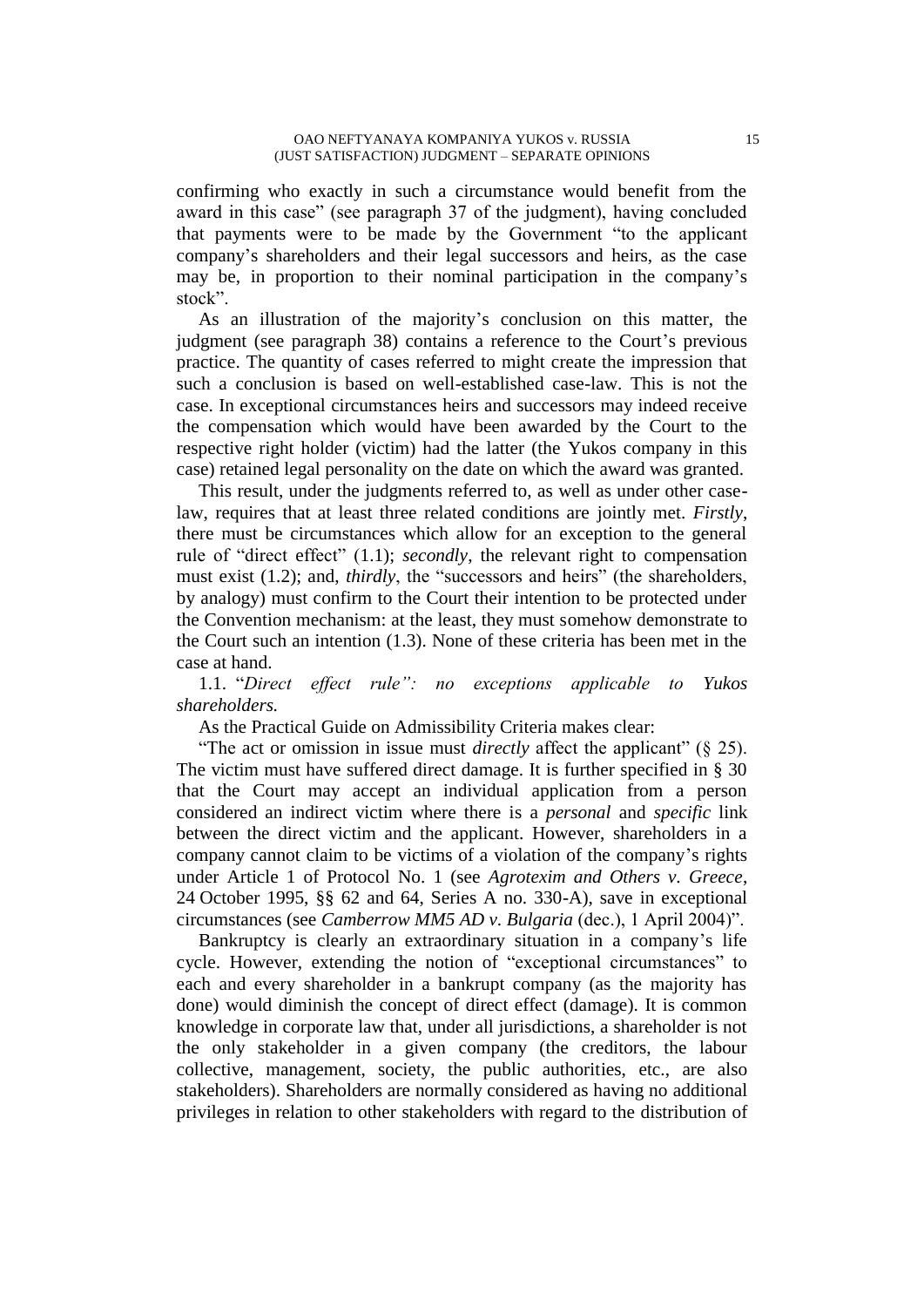#### 16 OAO NEFTYANAYA KOMPANIYA YUKOS v. RUSSIA (JUST SATISFACTION) JUDGMENT – SEPARATE OPINIONS

a company's assets in the event of bankruptcy. This position, namely that of last in the line of stakeholders for a bankrupt company's assets, makes the link between such an applicant company and its shareholders even more remote and more indirect. An exception should possibly be made where a shareholder has decisive and ultimate power in the company's governance, using the company's personality as a corporate instrument ("veil") for its own business (see, *inter alia*, *G.J. v. Luxembourg*, no. 21156/93, § 24, 26 October 2000). It is difficult to believe that each of the more than fifty thousand Yukos shareholders who under the majority's approach deserved compensation *pro rata* had a *personal and specific link* with the applicant company, and had decisive and ultimate power in its governance.

1.2. *The property right/interest to be protected under the Convention must exist and be real. Yukos shareholders' right to compensation did not exist.*

Shareholders' rights and interests in the circumstances of this case could potentially suffer and require protection under two scenarios – after (a) and before (b) the bankruptcy procedure was initiated.

(a) In the exceptional situation of bankruptcy, the shareholders, under all jurisdictions, may be entitled to distribution of the assets of a liquidated company. This right to obtain a share of liquidation assets only exists, however, once all creditors (including the public authorities) have been paid off. This requirement has not been met in this case. Even disregarding the allegedly "wrong maximum amount", the applicant company continued to have debts towards its diverse creditors. As is stated in § 303 of the principal judgment, "The applicant company ceased to exist, leaving over RUB 227.1 bn (around USD 9.2 bn) in unsatisfied liabilities". This fact was confirmed by the national court. The majority based its logic, though, on the assumption that any liabilities towards the creditors ceased upon the applicant company's liquidation in November 2007 (see § 42 of the just satisfaction judgment). This assumption is wrong, since it contradicts the domestic court's findings of fact. Besides, the majority's logic to the effect "no company – no liabilities" ought to be consistent: "no company – no liabilities, including liabilities to shareholders", and termination of a company's existence must also mean termination not only of all liabilities, but also of all rights relating to compensation to the company – "no company – no rights and obligations".

The idea that "shareholders step in only after other stakeholders" seems to have been acknowledged by Mr Gardner, who at the initial stage of the proceedings was accepted by the Court as Yukos's representative (see § 444 of the admissibility decision). Mr Gardner requested that payment be made to the Yukos International Foundation, the Charter of which provides a view of distributing the compensation "*after [the] payment of the creditors* ... in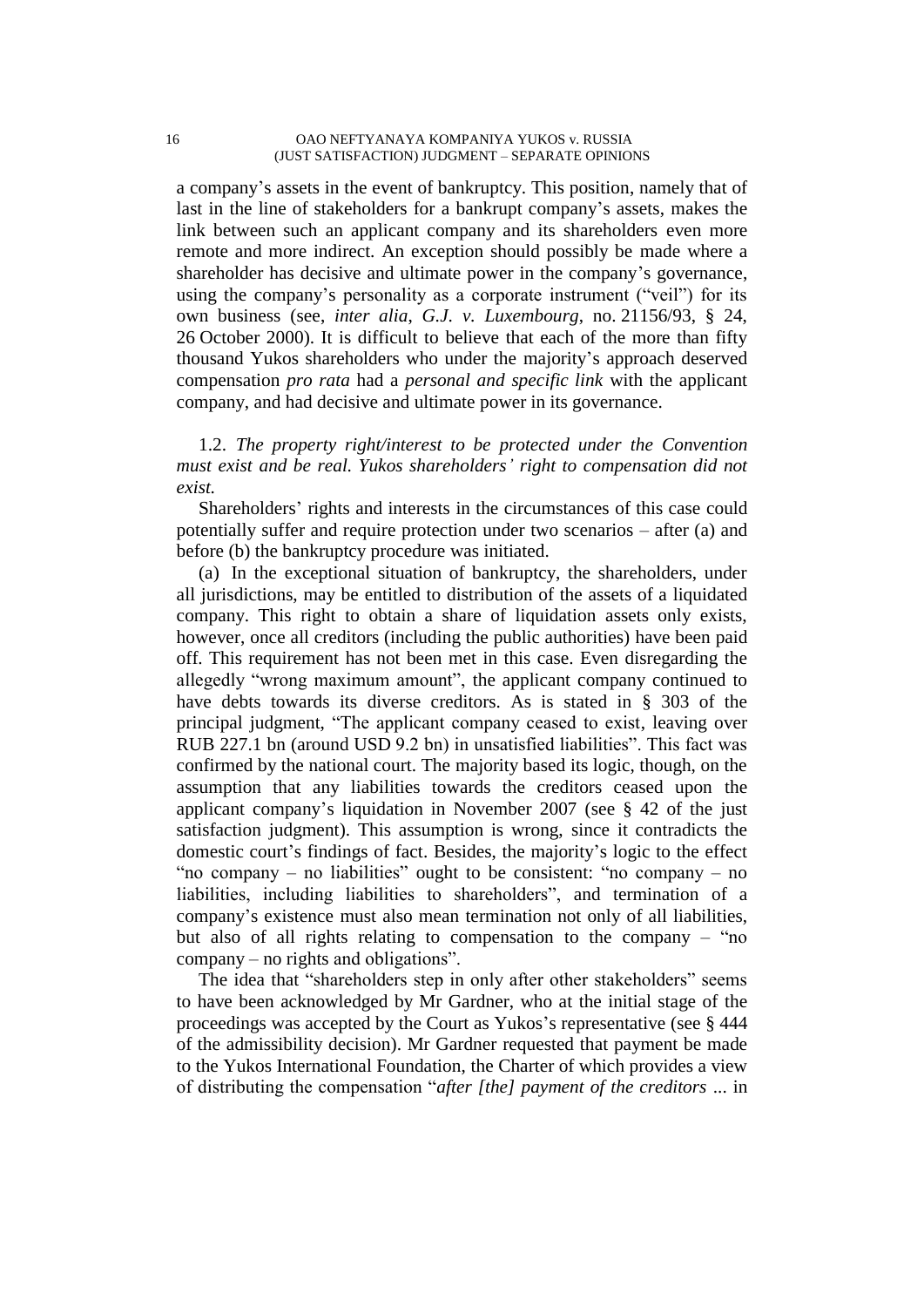accordance with the applicable law and principles of reasonableness and fairness" (see § 11 of the just satisfaction judgment).

(b) Under the alternate scenario, where the applicant company continued to operate and had been deprived of its assets, that is, before bankruptcy was begun, payment to the shareholders as calculated under the majority's logic seems even less justified.

Before liquidation, the share price was not and could not under any circumstances be equal to the value of the company's assets, with or without the "wrong amount" being taken into account. It is well known that the share price is affected more by a company's prospects, confidence in the management and other perceptions, rather than by the value of a company's assets. *Restitutio in integrum* in the case of the shareholders, i.e. putting them in the situation where they would have been had the company not been liquidated, or had the company been paid back the "confiscated amount", does not entail payment to the shareholders of the exact "confiscated amount". In the normal course of business, a link between the share price and the value of the company's assets (including also "the confiscated amount") is not direct, as the value of the company's assets and the share price may differ significantly.

Thus, under any scenario, the Yukos shareholders could not acquire a property right to the part of the company's assets evaluated under the majority's approach.

1.3. *There must be clear evidence that an injured person (the shareholders) sought protection under the Convention machinery. The Court may not decide on behalf of private persons how they should exercise a potential right to compensation in respect of Article 1 of Protocol No. 1 to the Convention*.

It seems essential that a private person seeking compensation under a Convention provisions must explicitly say so. A pure assumption that no reasonable person would reject compensation if awarded, even if it had not been claimed, does not suffice to grant the status of victim and injured party. Moreover, as follows from paragraph 43 of this judgment, some shareholders did nonetheless express their interest in compensation, but they chose other *fora,* not this Court – they preferred the international arbitration procedures.

The Court admits an exception to the requirement for a victim's explicit consent, but only in inter-State disputes, where the Government file a claim for the benefit of a certain category of the respective State's citizens (see *Cyprus v. Turkey* (just satisfaction) [GC], no. 25781/94, 12 May 2014). However, the present case clearly does not fall under such an exception.

Nothing in the present judgment, or in the case file, clearly suggests that Mr Gardner was authorized (even implicitly) to represent not only all the shareholders, or any specific one of them, but even the Yukos Foundation in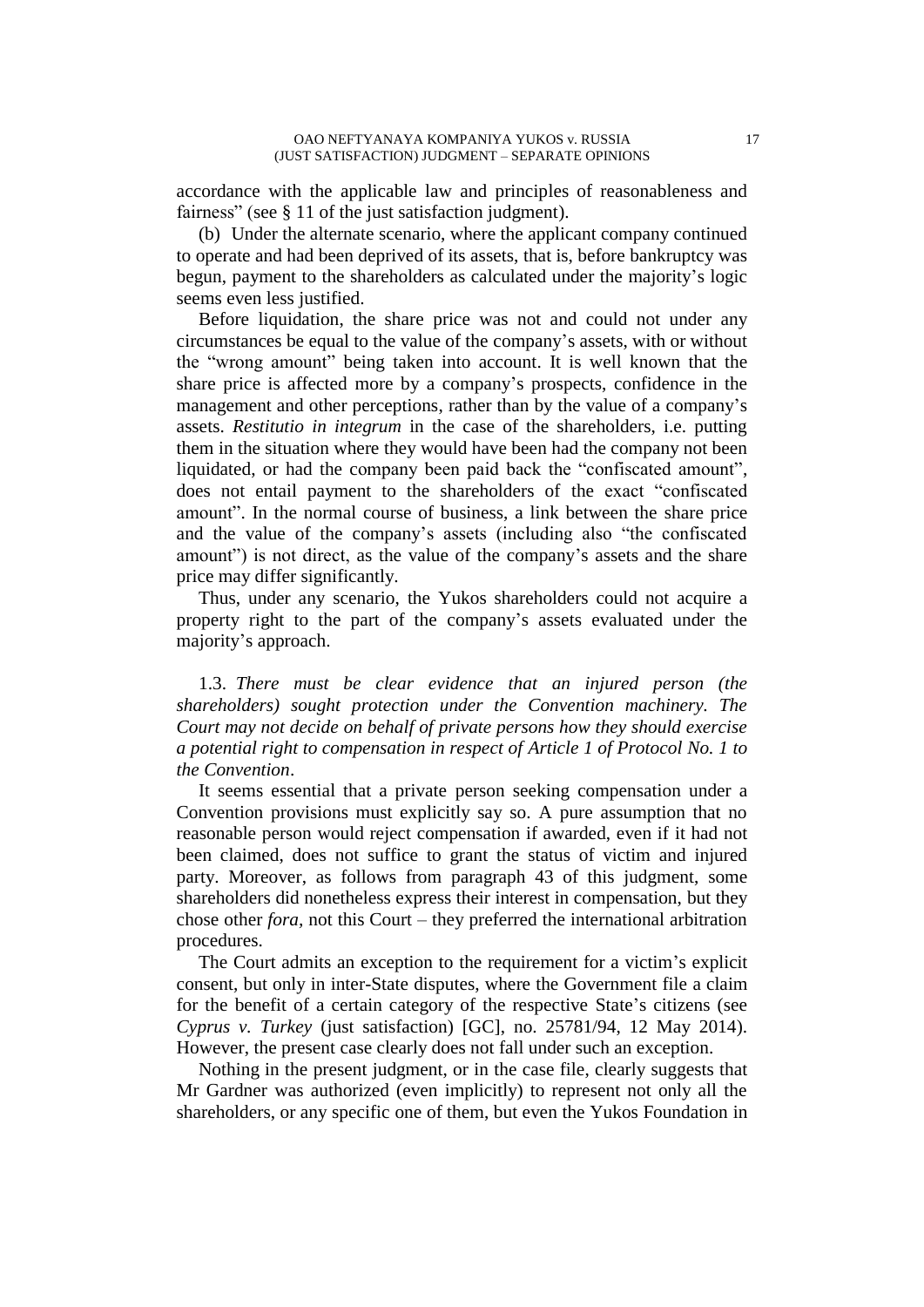these proceedings. No power of attorney or equivalent evidence of authority to represent the injured party has been submitted to the Court in respect of the case at hand.

It should be also borne in mind in this respect that the power of attorney submitted by Mr Gardner when lodging the application with the Court on behalf of Yukos, and while Yukos was still operating, was initially void, due to obvious breaches of Russian law; irrespective of whether or not it was void, it expired and in any event has not been renewed. It was cancelled by virtue of law as the bankruptcy was started by the international banks (as later confirmed and communicated by the liquidator). Such a situation with regard to Mr Gardner's authority does not meet the requirements of s. 11 of the Court's Practical Guide on Admissibility Criteria, in accordance with which "It is essential for representatives to demonstrate that they have received specific and explicit instructions from the alleged victim within the meaning of Article 34 on whose behalf they purport to act before the Court".

In the case referred to by the majority in paragraph 38 of the just satisfaction judgment to justify the idea that the principal shareholders may succeed the liquidated company, the shareholders lodged their application while the company in question was in the process of liquidation and had not ceased to exist as a legal person. In the case at hand, however, no such application had been lodged by the shareholders, directly or indirectly (through a representative), either when the company existed or after its liquidation. For the same reason this case must be distinguished from the cases where successors of a deceased applicant receive the compensation.

In addressing the issue of the need for explicit confirmation of a private person's consent to be subjected to the protection mechanism of the Convention we would like to support an idea of Judge Nina Vajić (who, to our regret, joined the majority), as expressed in a recent scientific publication. Our respected colleague, when comparing the Court's pilot judgments with collective actions under American law, stated that the Court cannot satisfy claims from persons who are not direct applicants in the case resolved by it<sup>1</sup>. In contrast, as explained in her paper, under American law a court decision may have a direct effect on those who did not participate in the relevant proceedings. In both concepts the judicial decision relates to the interests of a group of people, whereas to be eligible for an award by the Court the beneficiary must specifically indicate his or her intention to the Court. Unfortunately, we find no reasoning in the just satisfaction judgment as to why this well-established approach to the protection of identical

 $\overline{a}$ 

<sup>&</sup>lt;sup>1</sup> Translation from Russian: «... Суд не может удовлетворить требования лиц, не являющихся непосредственными заявителями в деле, которое он рассмотрел». Нина Вайич, Григорий Диков. Пилотные постановления и групповые иски: что делать с систематическими нарушениями прав человека? // Сравнительное Конституционное обозрение (Comparative Constitutional Review). 2012. № 5(90). С. 99.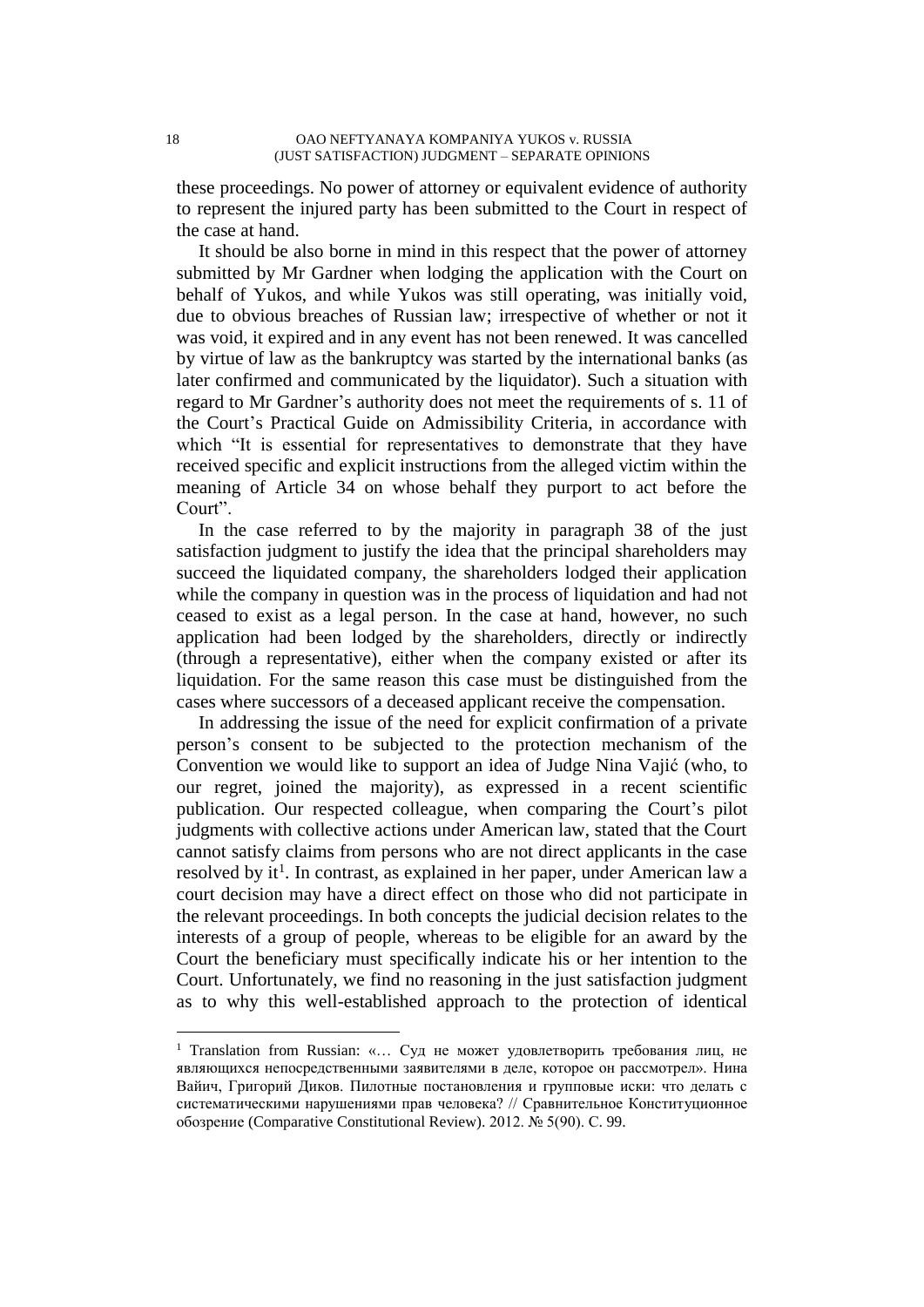interests of numerous persons may be changed in the present case. Moreover, departure from this principle will, in our view, compromise the subsidiary role of the Court.

# 1.4. Payment to the shareholders is unjust in the circumstances of the case.

In addition to the argument that the shareholders in this case are not, by *status*, entitled to benefit directly from compensation (no "direct effect", no exception applicable; no right to a share of the applicant company's assets existed; no evidence of the shareholders' intention to seek for protection under the Convention instruments), we should like to make a few observations to the effect that the shareholders contributed to the damage to the applicant company and, therefore, indirectly to themselves.

- As a general rule, a shareholder accepts a risk of devaluation of the relevant shares on account of mismanagement and other reasons. Besides, there is a well-established case-law under which the State, as a general rule, is not liable for misconduct by a private person (in this case, for the applicant company as a legal entity, separate from the shareholders' legal personality, the company's management and the majority shareholder). This case does not fall under the exceptions where the State may be held liable for misconduct by its agents or for breach of its positive obligations.
- The shareholders tolerated the management's misconduct for a relatively long period. They had clear indications of mismanagement through the mass media, as well as in  $PwC's<sup>1</sup>$  reports. None of the shareholders exercised their statutory right to sue the management team for mismanagement, or to challenge before the courts the sham and fraudulent transactions which led to the mounting of massive tax evasion schemes. The shareholders were entitled to elect and disqualify the applicant company's management, under whose leadership the company, as found by the Court in the principal judgment, had been engaged in illegal activities. In the meantime, the shareholders, while tolerating the management's illegal actions, were enjoying the dividends, despite the fact that the company was engaged in illegal business and did not have the right to distribute those dividends, given the huge and hidden debt towards the public authorities and to other creditors. The majority shareholders, who, if the majority's logic is followed, will be entitled to a large part of the satisfaction payment, are precisely those persons who involved the company in illegal practices.
- Some of the shareholders obtained compensation through the Arbitration awards. There is, indeed, no evidence of payment of

 $\overline{a}$ 

 $1$  One of the biggest private audit firms in the world.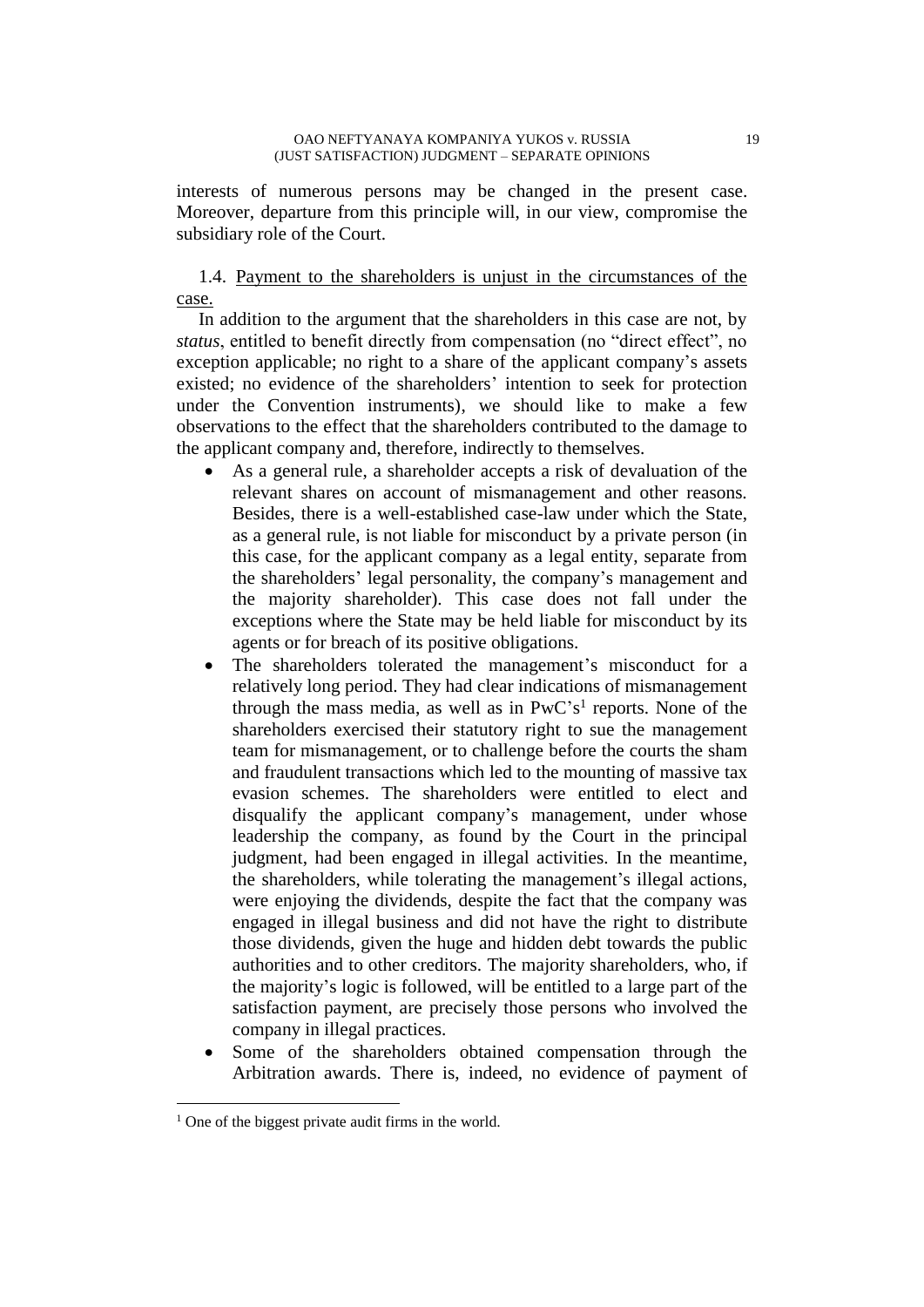#### 20 OAO NEFTYANAYA KOMPANIYA YUKOS v. RUSSIA (JUST SATISFACTION) JUDGMENT – SEPARATE OPINIONS

those awards by the State, as indicated in the just satisfaction judgment (see paragraphs 43-44). However, non-payment does not seem to be important for defining whether compensation was already (or, under the pending litigation, will be) granted. Under the Court's well-established case-law, such an award itself, like domestic judicial decisions, constitutes "a property" or "possession" which can be sold, used as collateral and be disposed of for value otherwise. Thus, having been granted the awards by the Arbitration tribunals, some shareholders obtained the property value, protected by Article 1 of Protocol No. 1. Russia is a Contracting State to the New York Convention of 1958 and has an effective mechanism for the enforcement of arbitration awards, which potentially increases the value of such property.

 Under any jurisdiction, heirs and successors acquire not only rights, but also obligations. Should, in the Court's view, the shareholders retain rights (to obtain compensation) after the respective company ceased to exist, the latter's unmet obligations should be deemed transferred to the shareholders as well.

*In conclusion*, in the circumstances of this case the Yukos shareholders may not be described as victims and injured parties, and in any event it would be unjust if the shareholders' contribution to the "damage" sustained by the applicant company is not properly taken into consideration.

## **2. Causality**

2.1. *Finding a violation is a separate precondition for any legal liability; causality is another precondition that must be present.*

Finding a violation may not in itself automatically amount to a conclusion on causality. Causality depends on the context of the case and must be set in the course of analysis of all related facts. Thus, a typical example is where the drunken condition of a driver-participant in a traffic accident is obviously illegal (it might even amount to a grave breach of the law), and such a condition could contribute to the traffic accident. However, it might not necessarily be a direct cause for health damage to other persons involved in the accident.

In all legal systems both a violation and causality are preconditions for implying legal liability. The Court's case-law contains many previous examples (including in respect of Article 1 of Protocol No. 1), where a violation was found but causality could not be established.

Thus, in the judgment of 24 November 2005, in the case of *Capital Bank ad v. Bulgaria* (application no. 49429/99) the Court stated as follows in § 144:

"The Court finds that no causal link has been established between the violations of Article 6 § 1 of the Convention and of Article 1 of Protocol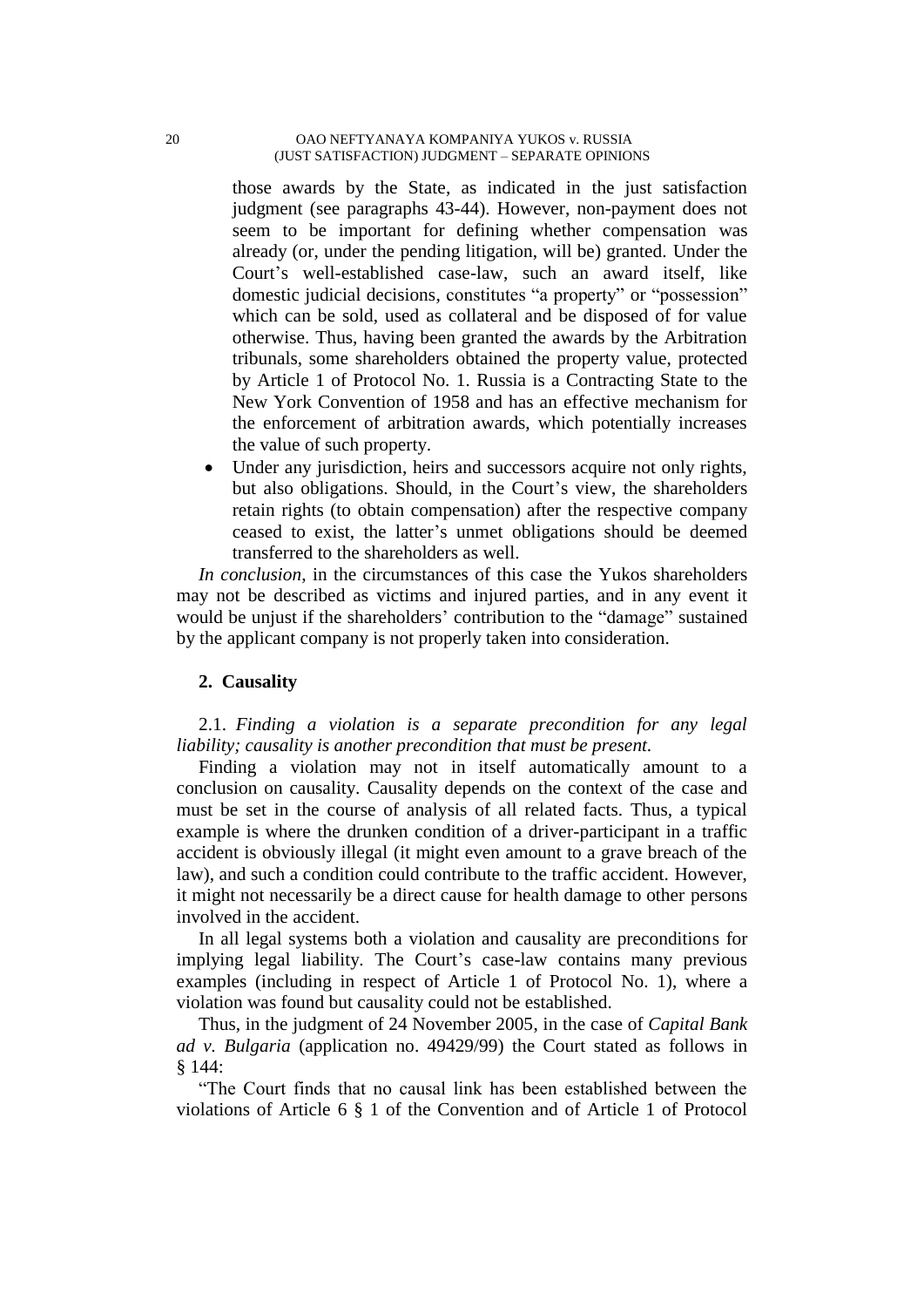No. 1 found in the present case and the revocation of the applicant bank's licence, its liquidation, and the alleged resulting mismanagement of its property. While the withdrawal of its licence and the order for its windingup might well have had adverse financial consequences for the bank, the Court cannot speculate as to what the eventual result might have been if it had been able to challenge the imposition of those measures in administrative or judicial proceedings (see, *mutatis mutandis*, *Tre Traktörer*  AB, p. 25, § 66, *Fredin (no. 1)*, p. 20, § 65; and *Credit and Industrial Bank*, § 88, all cited above). No award can therefore be made under this head".

In *Mascolo v. Italy* (no. 68792/01, 16 December 2004), the Court stated (in § 55) that: "The violation of the applicants' right to the peaceful enjoyment of their property is *mainly* the consequence of the tenant's unlawful conduct". In the case of *Lo Tufo v. Italy*, Judges Spielmann and Loucaides drew attention in their concurring opinion to the fact that the Court itself had acknowledged that the tenant's conduct was not the *exclusive* cause of the landlord's damage by stating that it was "*mainly*" so. The judges finally argued on that basis that the State and the tenant should be held jointly and severally liable for the damage caused.

In *Campbell and Cosans v. the United Kingdom* (25 February 1982, Series A no. 48) the Court concluded that a violation of the Convention was not "the principal cause" of the damage, since the applicant had failed to mitigate the damage.

The mere finding a link between the State's behaviour and damage does not suffice for meeting the causality test under Article 41 of the Convention. The Court's case-law poses a high standard for characteristics of causality to be acknowledged as a sufficient precondition for compensation under Article 41 of the Convention.

## 2.2. *The characteristics of causality*

The causality between a violation found by the Court and damage to the victim must be clear, direct and sufficient. The damage shall be a direct and obvious result of the violation.

Thus, as the Court's Practice Direction on "Just satisfaction claims" specifies:

"7. A clear causal link must be established between the damage claimed and the violation alleged. The Court will not be satisfied by a merely tenuous connection between the alleged violation and the damage, nor by mere speculation as to what might have been".

Those criteria do not seem to us to be met in this case. It is stated in the principal judgment that "[the violation] contributed", [and] "negatively affected" the applicant company's situation, but only in respect of the enforcement violation is it stated that the manner in which the enforcement procedure was applied "very seriously" affected and contributed to the company's demise (see § 655 of the principal judgment). In other words, the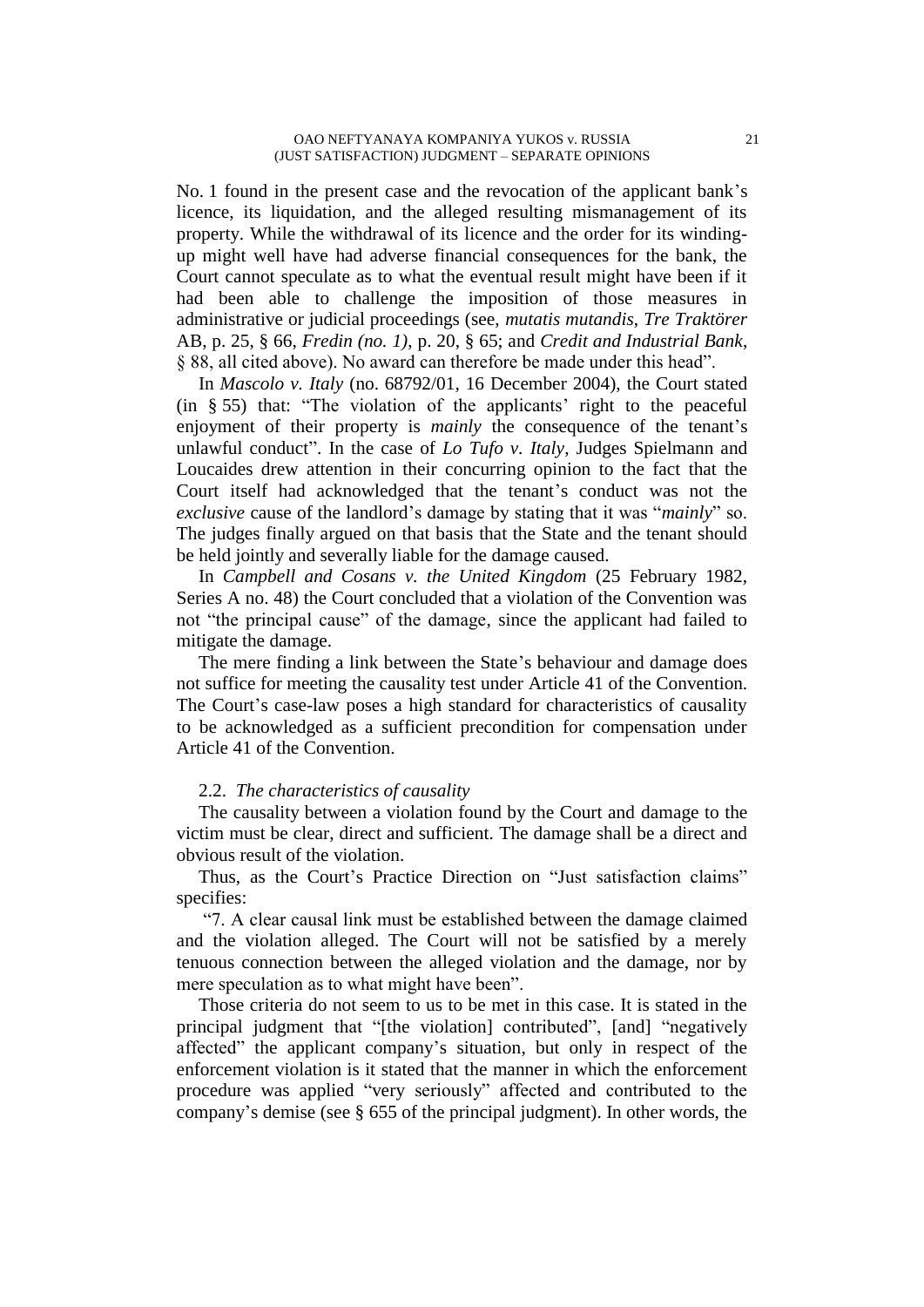violations had an influence, they were ministerial to the demise, but did not necessarily amount to a direct and clear cause. It is also noticeable that the majority admitted that "it cannot be said that the above-cited defects [violation as regards the enforcement procedure] alone caused the applicant company's liquidation"; yet, in the majority's view, which we cannot share, the causality criteria was met (see paragraph 29 of the just satisfaction judgment).

We believe that the most serious contribution and material effect, i.e. direct and clear cause, came from the activity of the applicant company itself, due, in particular, to the following circumstances (but not limited to them).

It is the applicant company which increased the amount of the alleged damage by making use of massive tax-evasion schemes (the more unpaid taxes – the higher the amount of the penalty), by disrespecting creditors' interests and by abusing procedural rights. It is the applicant company which, by actively impeding the tax investigation, as found by the domestic courts and not disputed by this Court (see, for example, paragraphs 17, 19 and 90 of the principal judgment), managed to extend the length of the investigation beyond the statutory limits. As a result, the majority found (by 4 to 3 votes) in the principal judgment, notwithstanding the interpretation of an allegedly unclear statutory provision provided by the national Constitutional Court, that a delay of three and a half months (which we believe is an insignificant overstepping of the 3-year time-bar in the circumstances of this case) amounted to a breach of the Convention requirement of legality (the statutory provision did not meet the criteria of reasonable clarity). The majority decided that *mala fide* behaviour by a taxpayer had not been specified or implied with the required level of certainty in Russian law, and that therefore the courts did not have sufficient legal grounds to prolong the term accordingly.

Expiry of the statutory term due to the applicant company's *mala fide* activity appears, in our view, to be a reason for a delay in the State's imposing of the tax liability. Indeed, the investigation had been started long enough in advance before the term expired, and the concluding documents had been provided within the term. Had the term not expired, the violation would not been have found. Had the term not expired, the imposition of the tax penalty for 2000-2001, the amount of which, in the majority's opinion, is now to be paid to the shareholders, would have had to be found legal.

The lapse of time and duration of the proceedings are typically assessed by the Court in respect of cases concerning Article 6 of the Convention. Since we are here addressing the significance of timing for establishing causality, the analogy with that approach is admissible. The Court has stated that "the lapse of time" renders "the [causal] link between the breach and the damage more uncertain" (see *Smith and Grady v. the United Kingdom* (just satisfaction), nos. 33985/96 and 33986/96, § 18, ECHR 2000-IX;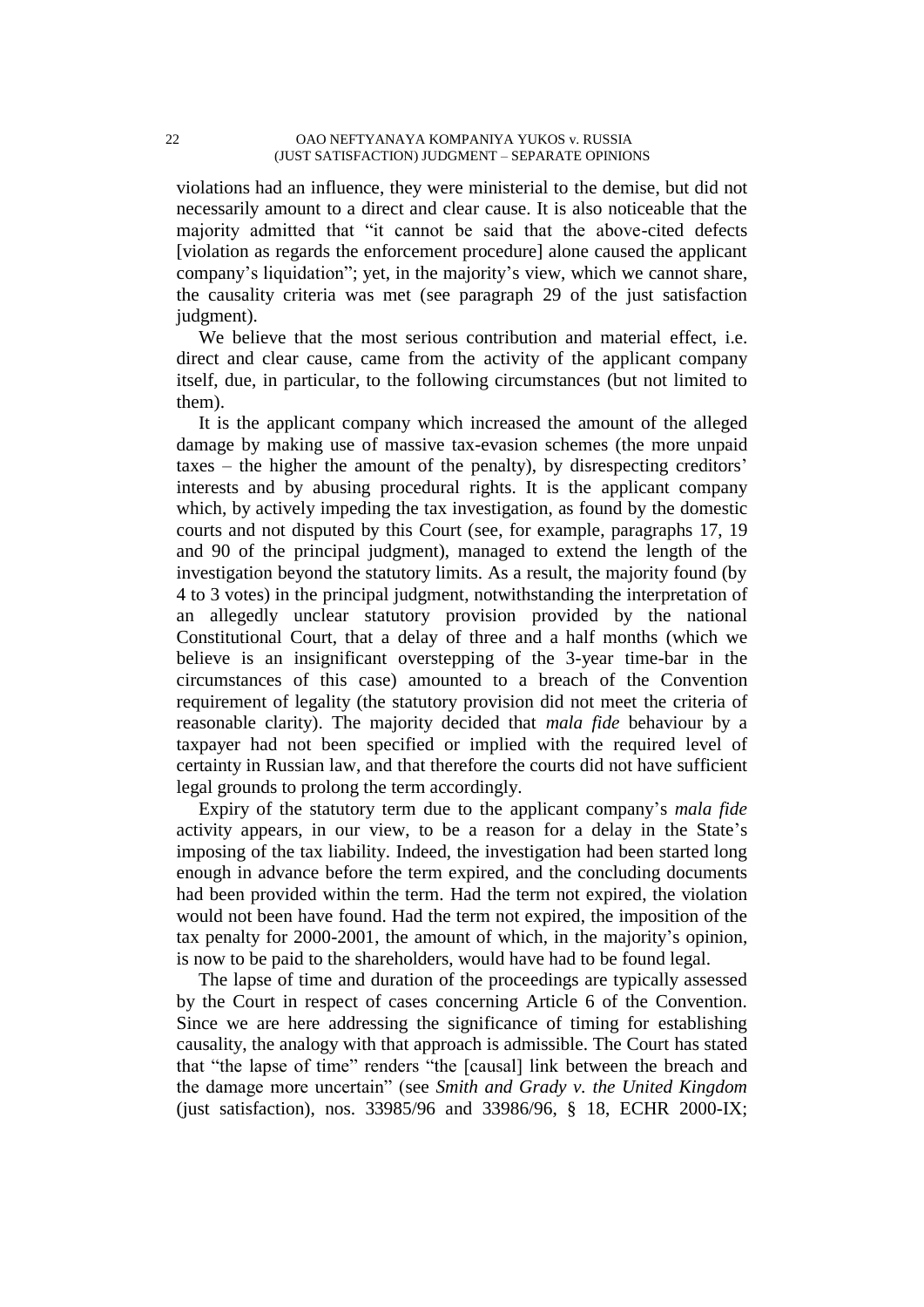#### OAO NEFTYANAYA KOMPANIYA YUKOS v. RUSSIA 23 (JUST SATISFACTION) JUDGMENT – SEPARATE OPINIONS

*Ramishvili and Kokhreidze v. Georgia*, no. 1704/06, § 147, 27 January 2009). Contribution by an applicant to the length of the proceedings is normally taken into consideration by the Court (see *Stork v. Germany*, no. 38033/02, § 43, 13 July 2006; *Peryt v. Poland*, no. 42042/98, § 63, 2 December 2003; and *Buscemi v. Italy*, no. 29569/95, ECHR 1999-VI).

As regards calculation of the damage on the basis of the 7% enforcement fee, the approach employed appears to be too mechanical and far-fetched. Indeed, the Court found the entirety of the measures used by the State in the bankruptcy proceedings disproportionate. In this respect we see no direct and clear causality between the just imposition of the fee alone and the damage.

In any event, it would be more logical to define a lump sum, rather than to single out one of the enforcement measures that were applied to the applicant company in order to protect the public interest in collecting taxes.

It can also hardly be accepted that the majority took into its consideration the entirety of the enforcement fee, charged for all of the years investigated by the tax authorities (2000-2003), instead of only that for the years in respect of which the imposition of a penalty had been found to be illegal by the Court (2000-2001). The majority argued that the total amount of the fee was disproportionate in terms of compensating the cost which might have been incurred by the State to facilitate enforcement. This argument is not based on the specifics of Russian law. As in the principal judgment (§ 655) the majority again used a mistaken interpretation of the nature of the fee (see paragraph 31 of the just satisfaction judgment). It is not compensation for the costs associated with the bailiffs' actions (which, in that amount, would indeed be disproportionate), but a penalty, the rate of which falls within the State's margin of appreciation, and which is comparable with similar penalties charged in many other jurisdictions.

In addition, it is noticeable in what manner the applicant company, advised by numerous professional lawyers, exercised its right to apply for a decrease in the fee. In August 2004 the first-instance court quashed the bailiffs' decision on imposition of the fee for 2000 as disproportionate (see § 132 of the principal judgment), although this decision was quashed by the upper courts as erroneous (see § 133 of the principal judgment). The applicant company thereby obtained an indication of possible success in cancelling the fee, and at that time it obtained clarification by the Constitutional Court in Ruling no. 13-P of 30 July 2001 to the extent that a reduction of the fee is allowed in the context of Russian law (see § 485 of the principal judgment). Regardless of this opportunity, and in contrast to all the other proceedings, the applicant company did not actively challenge the fee imposed for 2001, 2002 and 2003. Thus, it exercised its statutory right to apply for a reduction of the fee for 2002, but this application was withdrawn before the court started considering the application (see § 201 of the principal judgment). It seems that the fee for 2003 was not challenged at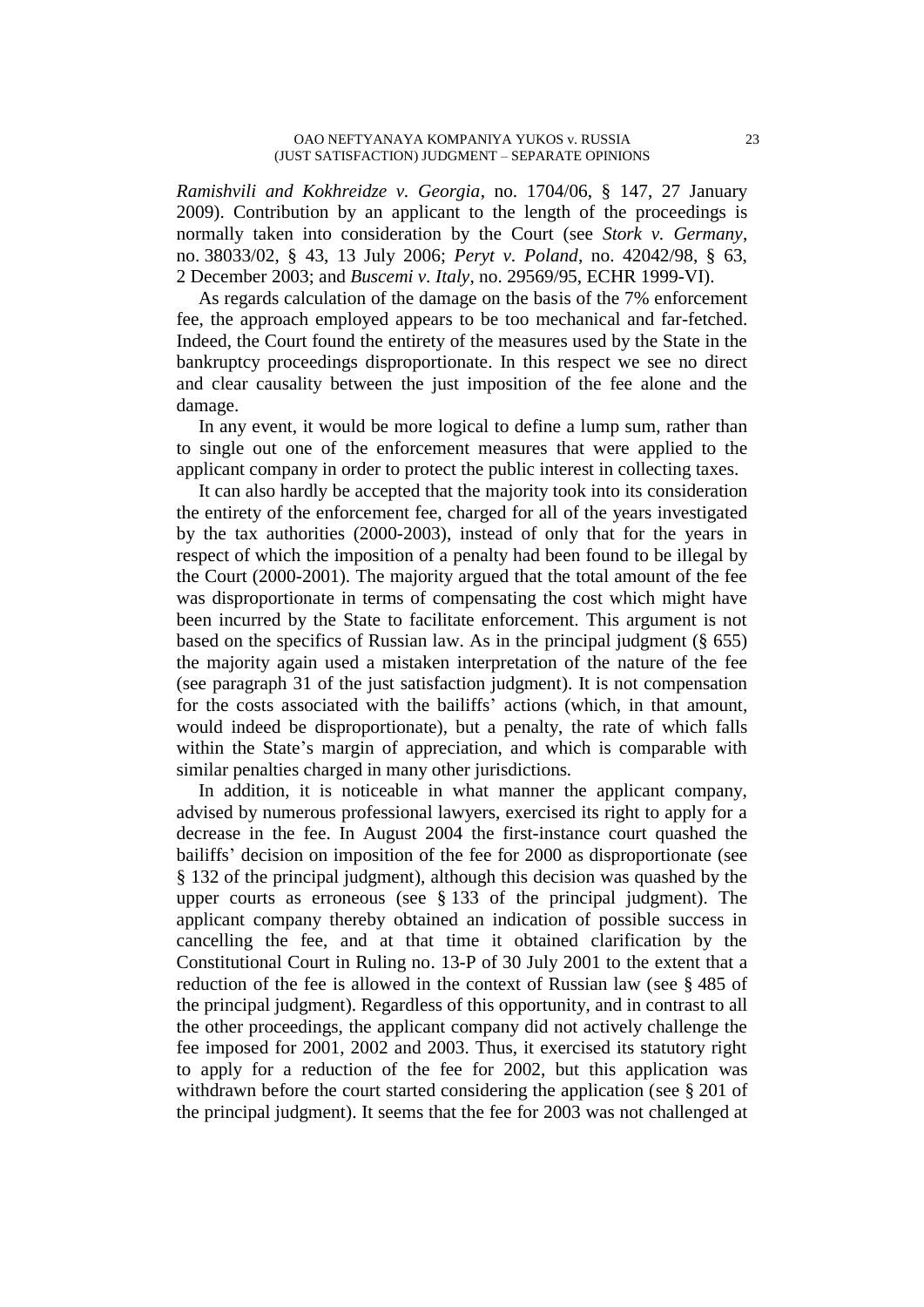all (see § 221 of the principal judgment). Such a development may raise the question of whether the applicant company intended to take the opportunity to preserve its assets for its stakeholders with regard to the amount of the fee, or whether instead it possibly chose the tactic "the worse, the better", the effectiveness of which has now been proved by the majority.

A well-established rule, supported by the Court's case law, "*conditio sine qua non*", states that: "an activity or conduct (hereafter: activity) is a cause of the victim's damage if, in the absence of the activity, the damage would not have occurred" (see also Art. 3:101 of Principles of European Tort Law). Based on this rule the cause for the damage to the applicant company was the company's own illegal behaviour, and, once such illegality had been discovered, the active impeding of the State's actions to safeguard the public interest in collecting taxes and other duties. We should like to draw attention to a few facts which demonstrate that the applicant company would have been liquidated even without disproportionate enforcement pressure by the State.

- The applicant company was displaying the characteristic features of a bankruptcy situation before the enforcement procedure started, i.e. before the State committed the enforcement violation.
- The applicant company applied for bankruptcy in the USA (December 2004, see § 249 of the principal judgment) long before the process started in Russia (September 2005, see § 269 of the principal judgment);
- The applicant company's management repeatedly reported its intention to apply for bankruptcy in the press;
- The bankruptcy procedure was initiated by a group of international banks, but not by the State (see § 269 of the principal judgment).
- The Court did not find the choice to sell off Yuganskneftegaz ("YNG") entirely unreasonable (see § 654 of the principal judgment). After the sale of the shares in YNG (December 2004, see § 259 of the principal judgment), and before the start of the bankruptcy procedure, there were no enforcement actions for almost a year; the applicant company could have continued its operations, but it did not (see §§ 268 and 302 of the principal judgment). Instead, the management was actively moving the company's assets outside Russia. Loss of the YNG shares (i.e. limited shareholder's control) was not a ground for termination of business (contractual) obligations between the applicant company and YNG. Nothing in the principal judgment or in the case files supports the idea that "loss of the shareholder's control resulted in (or even negatively affected) YNG's ability to continue business in favour of the applicant company (no evidence of failure to respect business obligations, termination of contracts or the like)". YNG continued to provide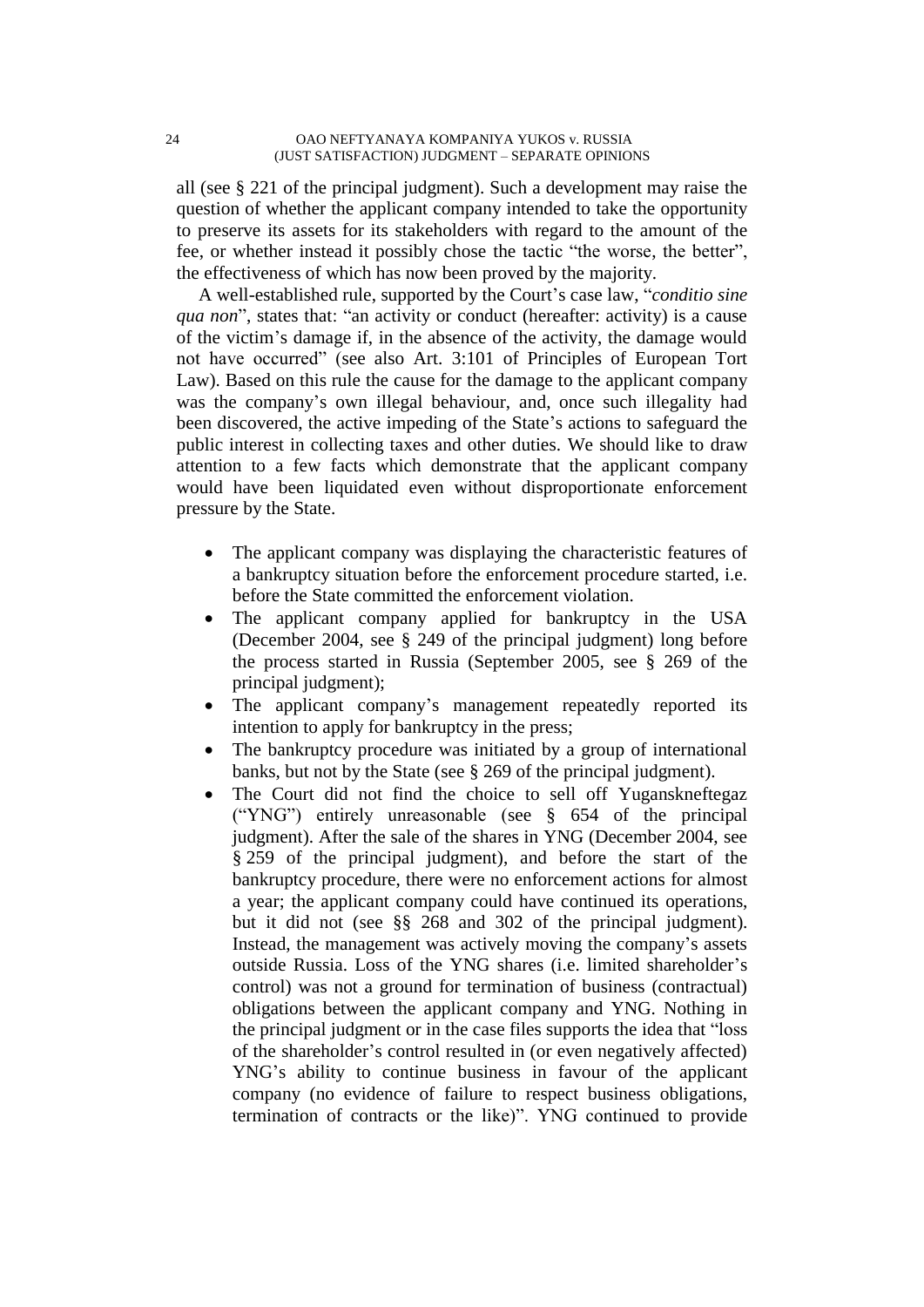business support to the applicant company for almost a year, whereas, in the meantime, the applicant company was actively hiding its assets and decreasing its ability to meet the diverse creditors' claims.

- As mentioned above, at the date of liquidation, the applicant company owed its creditors (not only the State) over USD 9 billion (approximately 8 billion euros). This amount was defined by the audit and confirmed by the national court. Even if the "wrong amount" (including the 7% fee for all years) is deducted, a substantial and justified debt (not only to the State) remained unpaid. This unpaid debt in itself constituted, under Russian law, sufficient grounds for liquidation, etc.
- The applicant company has never admitted a breach of the tax laws, but self-confidently insisted on the schemes' legality and on no extra grounds for paying those taxes to the State budget.

*In conclusion*, there is no direct and sufficient causality between the violations found and the damage to the applicant company and to its shareholders, although the violations could potentially affect the amount of the damage.

# 2.3. *Co-contributors to the damage and equitable principle of allocation the burden of compensation.*

The majority placed the entire burden for compensating damage on the State, having nonetheless accepted that the State's actions alone could not be said to have caused the company's liquidation (see § 29 of the just satisfaction judgment). In consequence, the State must pay to the company's shareholders an amount, which, in contradiction to the principle of *restitutio in intergrum*, is most likely higher than the shareholders would have obtained either as a price for the applicant company's shares (bearing in mind that it was in bankruptcy situation – see point 1.2 (b) above) or as a liquidation quota (bearing in mind that there existed unpaid liabilities towards the creditors – see point 1.2 (a) above).

Whomever the direct and clear cause is attributed to, the applicant company contributed materially to the damage inflicted on its stakeholders.

In this respect we refer to the provisions of s. 2 of the Court's "Practice Direction "Just satisfaction claims", under which:

" ... [The Court] may also find reasons of equity to award less than the value of the actual damage sustained or the costs and expenses actually incurred, or even not to make any award at all. This may be the case, for example, if the situation complained of, the amount of damage or the level of the costs is due to the applicant's own fault. In setting the amount of an award, the Court may also consider the respective positions of the applicant as the party injured by a violation and the Contracting State as responsible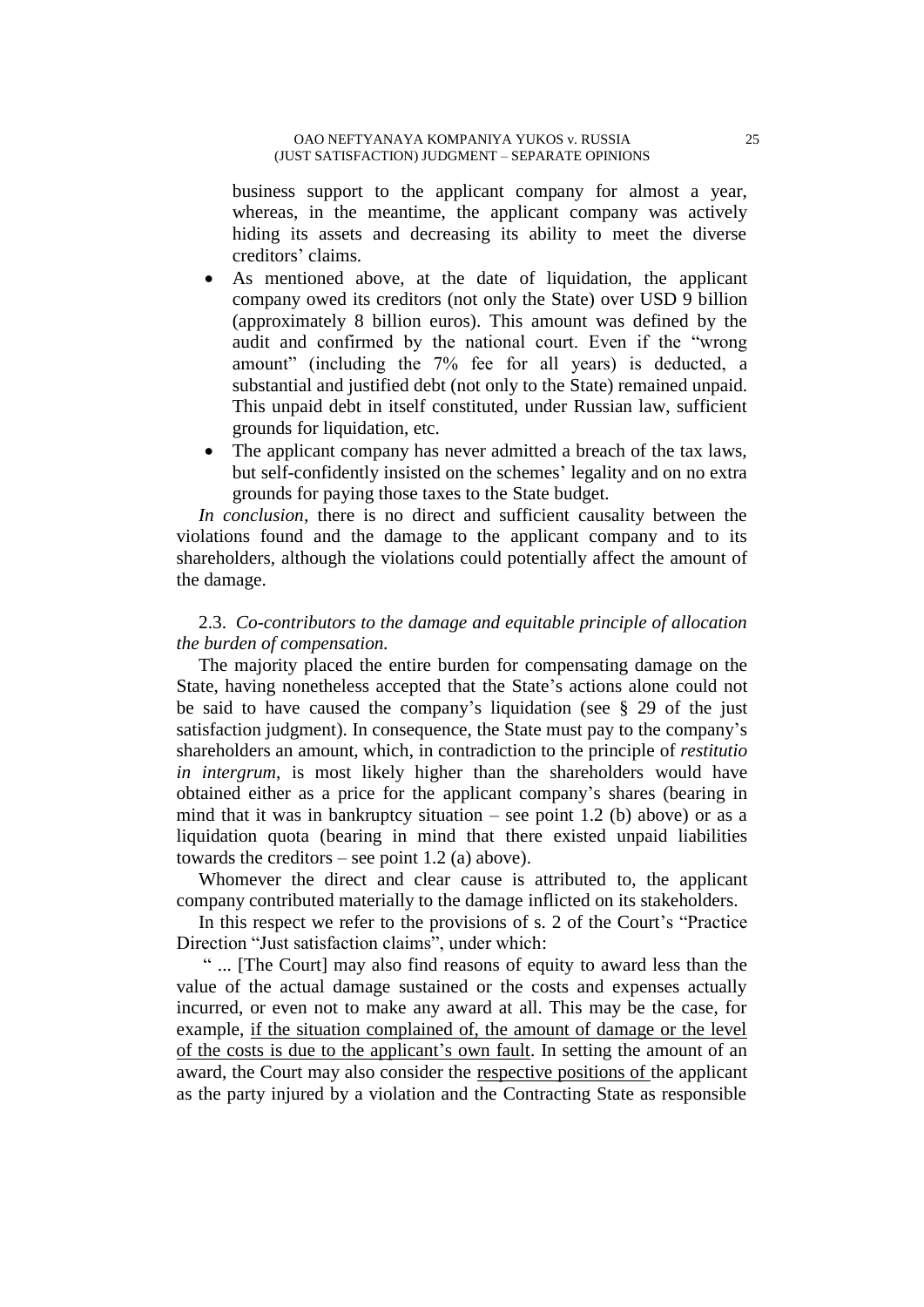for the public interest. Finally, the Court will normally take into account the local economic circumstances" (emphasis added).

This approach corresponds to the Principles of European Tort Law:

"The victim has to bear his loss to the extent corresponding to the likelihood that it may have been caused by an activity, occurrence or other circumstance within his own sphere" (Art. 3:106). The Principles also provide that "In the case of multiple activities, when it is certain that none of them has caused the entire damage or any determinable part thereof, those that are likely to have [minimally] contributed to the damage are presumed to have caused equal shares thereof" (Art. 3:105).

Besides, by virtue of s. 9 of the Practice Directions:

"The purpose of the Court's award in respect of damage is to compensate the applicant for the actual harmful consequences of a violation. It is not intended to punish the Contracting State responsible".

The amount of compensation awarded, which is far above any maximum amount previously awarded by the Court, constitutes a significant part of the State's budget: it will have to be deducted from the funds disposed of in the public interest, and in this respect the payment will result in punishment to the State. Further, the majority's approach does not seem to take into account the financial situation of the State, which the Court has done many times in respect of Russia (see *Kazartseva and Others v. Russia*, no. 13995/02, § 46, 17 November; *Korchagina and Others v. Russia*, no. 27295/03, § 24, 17 November 2005; and *Shapovalova v. Russia*, no. 2047/03, § 26, 5 October 2006) and of other States.

In this respect, placing the entire burden of compensation on only one party among several others which contributed to the damage would breach a principle of (just) equity. A decrease in the 7% enforcement fee, proposed by the majority, does not fall under this requirement, as it is grounded by other reasons.

Regard should be also given to the legality of the assets owned by the applicant company in the course of its operations and, in the light of the equity requirement, to the scope of protection to be provided by the Convention in this respect.

## **3.** *Ex injuria jus non oritur.* **Part of the applicant company's assets had been acquired as a result of illegal activities.**

The applicant company was considered to be one of the most financially successful companies in Russia. However, at least, part of this achievement resulted from illegal activity.

 The applicant company raised certain funds in the course of exercising business models (sham companies and transactions; see, for instance, PwC's report, admissibility decision, §§ 186-188), which, as confirmed by the Court in the principal judgment, were